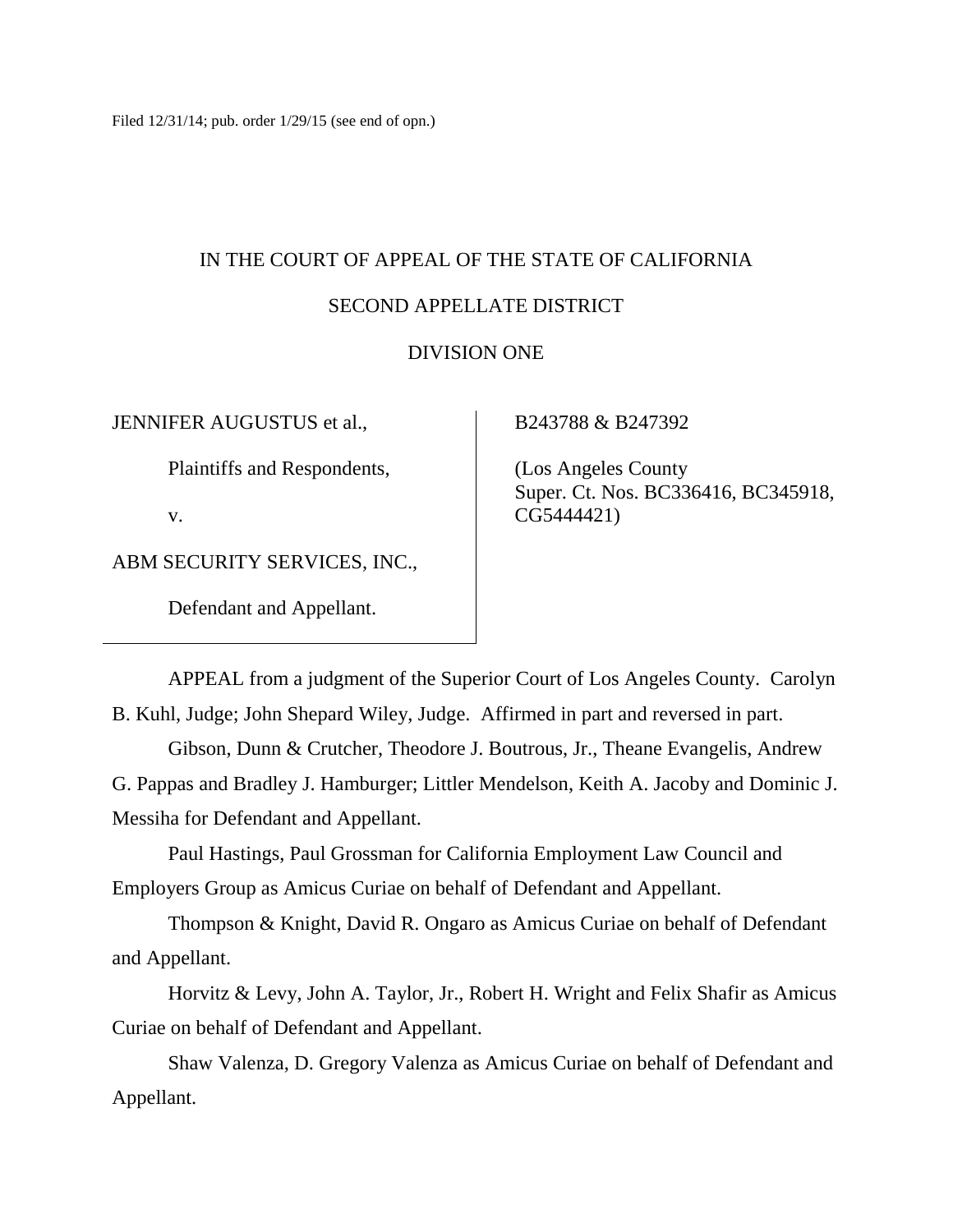Roxborough, Pomerance, Nye & Adreani, Drew E. Pomerance, Michael B. Adreani and Marina N. Vitek; The Ehrlich Law Firm, Jeffrey Isaac Ehrlich; Initiative Legal Group, Monica Balderrama and G. Arthur Meneses; Scott Cole & Associates, Scott Edward Cole and Matthew R. Bainer; Law Offices of Alvin L. Pittman, Alvin L. Pittman for Plaintiffs and Respondents.

Law Offices of Louis Benowitz, Louis Benowitz as Amicus Curiae on behalf of Plaintiffs and Respondents.

The Turley Law Firm, William Turley and David T. Mara as Amicus Curiae on behalf of Plaintiffs and Respondents.

\_\_\_\_\_\_\_\_\_\_\_\_\_\_\_\_\_\_\_\_\_\_\_\_\_\_\_\_\_\_

Plaintiff Jennifer Augustus and others, formerly security guards employed by defendant ABM Security Services, Inc. (hereafter ABM), allege on behalf of themselves and a class of similarly situated individuals that ABM failed to provide rest periods required by California law in that it failed to relieve security guards of all duties during rest breaks, instead requiring its guards to remain on call during breaks. The trial court certified a class and granted plaintiffs' motion for summary adjudication, concluding an employer must relieve its employees of all duties during rest breaks, including the obligation to remain on call. Plaintiffs then moved for summary judgment on the issue of damages, seeking unpaid wages, interest, penalties, attorney fees and an injunction. Finding no triable issue as to whether ABM was subject to approximately \$90 million in statutory damages, interest, penalties, and attorney fees, the court granted the motion.

The summary adjudication and summary judgment orders rest on the premise that California law requires employers to relieve their workers of all duty during rest breaks. We conclude the premise is false, and therefore reverse the orders. We affirm the certification order.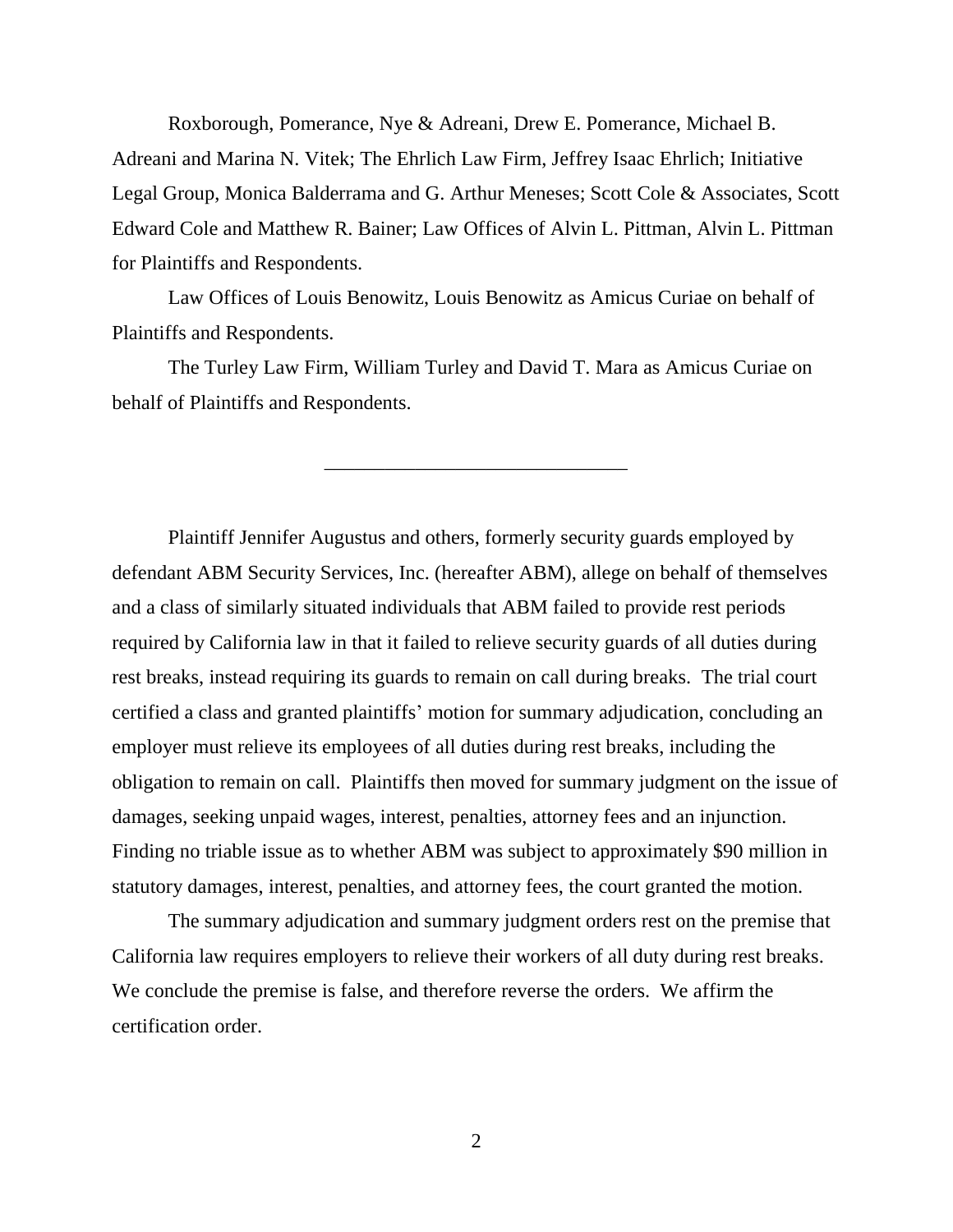#### **Background**

ABM employs thousands of security guards at locations in California. At some sites only a single guard is stationed, while at others dozens could be stationed. Augustus, Emmanuel Davis, and Delores Hall worked for ABM as security guards.

A typical ABM policy document, entitled "Post Orders," provides that "[t]he primary responsibility of Security at [a guarded facility] is to provide an immediate and correct response to emergency/life safety situations (i.e. fire, medical emergency, bomb threat, elevator entrapments, earthquakes, etc.) [¶] In addition, the Security officers must provide physical security for the building, its tenants and their employees. The security officer can accomplish this task by observing and reporting all unusual activities. In essence, the officer is the eyes and ears of the Building Management." According to the Post Orders, as part of his or her duties a security guard may be required to patrol guarded buildings, identify and report safety issues, hoist and lower flags, greet visitors, assist building tenants and visitors, respond to emergencies, provide escorts to parking lots, monitor and restrict access to guarded buildings, eject trespassers, monitor and sometimes either restrict or assist in moving property into and out of guarded buildings, direct vehicular traffic and parking, and make reports.

Employers must "afford their nonexempt employees meal periods and rest periods during the workday." (*Brinker Restaurant Corp. v. Superior Court* (2012) 53 Cal.4th 1004, 1018 (*Brinker*); see Lab. Code, §§ 226.7, 512; Industrial Welfare Commission (IWC) wage order No. 4-2001 (Cal. Code Regs., tit. 8, § 11040), hereafter Wage Order No. 4.)<sup>1</sup> An employee who works more than three and one-half hours per day must be permitted to take a paid 10-minute rest period—during which the employee shall not be required "to work"—per every four every hours of work or major fraction thereof. (Cal.

<sup>&</sup>lt;sup>1</sup> The IWC has issued 18 wage orders. Wage Order No. 4 governs security guard employees, among others. Other wage orders impose similar meal and rest period requirements for other nonexempt employees in California. For example, Wage Order No. 5, which is discussed in *Brinker*, governs restaurant employees. The pertinent provisions of that wage order are identical to those at issue here.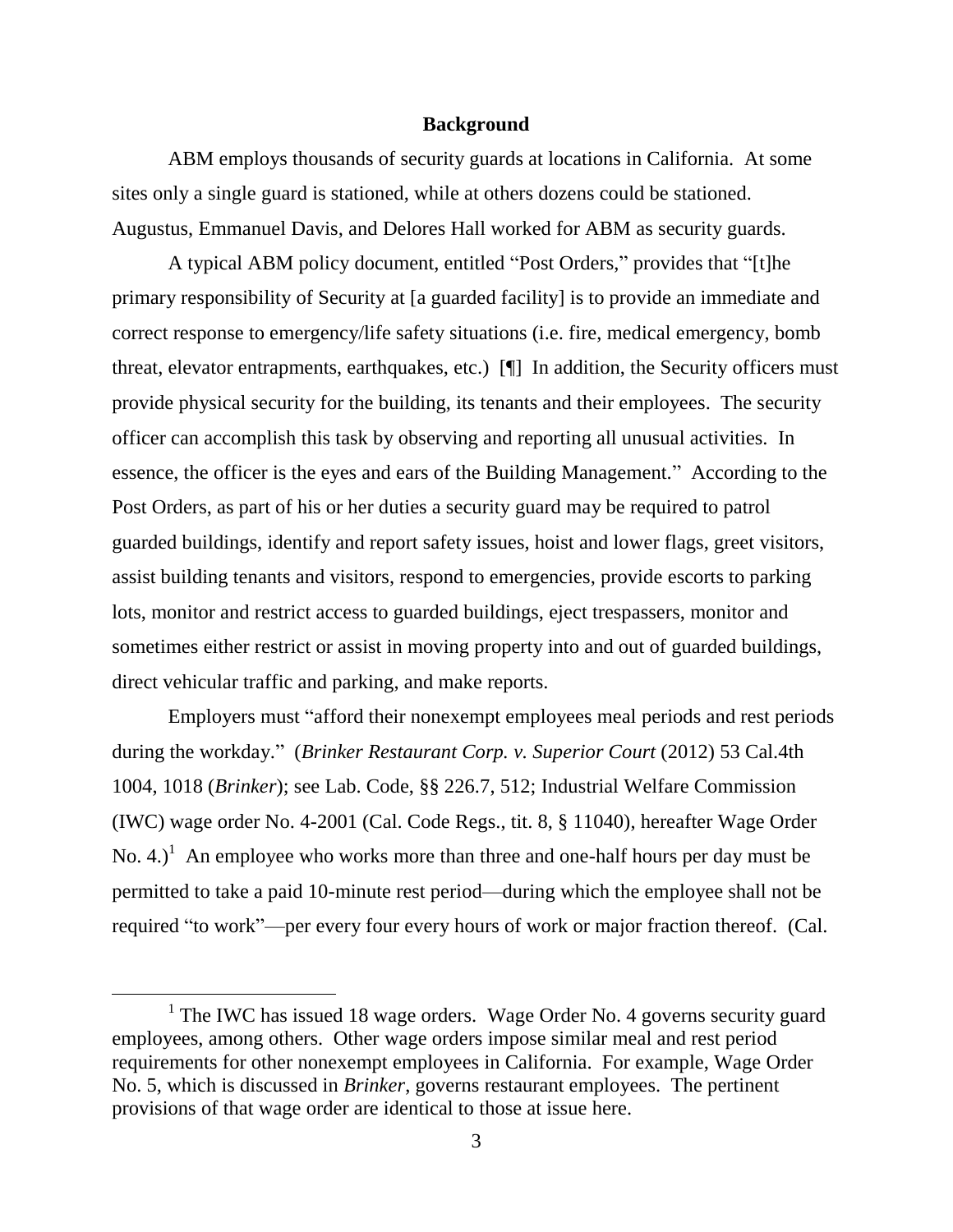Code Regs., tit. 8, § 11040, subd.  $(12)(A)$ ; Lab. Code, § 226.7, subd.  $(b)$ .)<sup>2</sup> An employee who works at least five hours must also be given a 30-minute unpaid meal break, during which the employee must be "relieved of all duty" if the meal period is not to be counted as time worked. (Cal. Code Regs., tit. 8, § 11040, subd. (11)(A).) Employers who fail to provide proper meal and rest periods must pay premium wages. (§ 226.7, subd. (b); Wage Order No. 4, subds. 11(B), 12(B); *Brinker*, *supra*, 53 Cal.4th at p. 1018.)

In 2005, Augustus filed a putative class action, seeking to represent all security guards employed by ABM. In 2006, her complaint was related to and consolidated with similar complaints filed by Davis and Hall, and a master complaint was filed. The master complaint alleges ABM "fail[ed] to consistently provide uninterrupted rest periods," or premium wages in lieu of rest breaks, as required by section  $226.7$ <sup>3</sup> (See Wage Order No. 4, subd. (12).)

In the course of discovery, ABM admitted it requires its security guards to keep their radios and pagers on during rest breaks, to remain vigilant, and to respond when needs arise, such as when a tenant wishes to be escorted to the parking lot, a building manager must be notified of a mechanical problem, or an emergency situation occurs. Plaintiffs contend a security guard's rest period is therefore indistinguishable from normal security work, which renders every rest break invalid.

## **A. Class Certification**

In 2008, plaintiffs moved for class certification, arguing class certification was warranted because, inter alia, ABM had a uniform companywide policy requiring all guards to remain on duty during their rest breaks. Plaintiffs argued the legality of this policy could most appropriately be decided on a classwide basis, and records maintained by ABM could be used to identify and quantify violations.

<sup>&</sup>lt;sup>2</sup> Undesignated statutory references will be to the Labor Code.

 $3$  Plaintiffs also alleged ABM failed to provide meal periods as required by sections 226.7 and 512. That claim is not at issue on this appeal.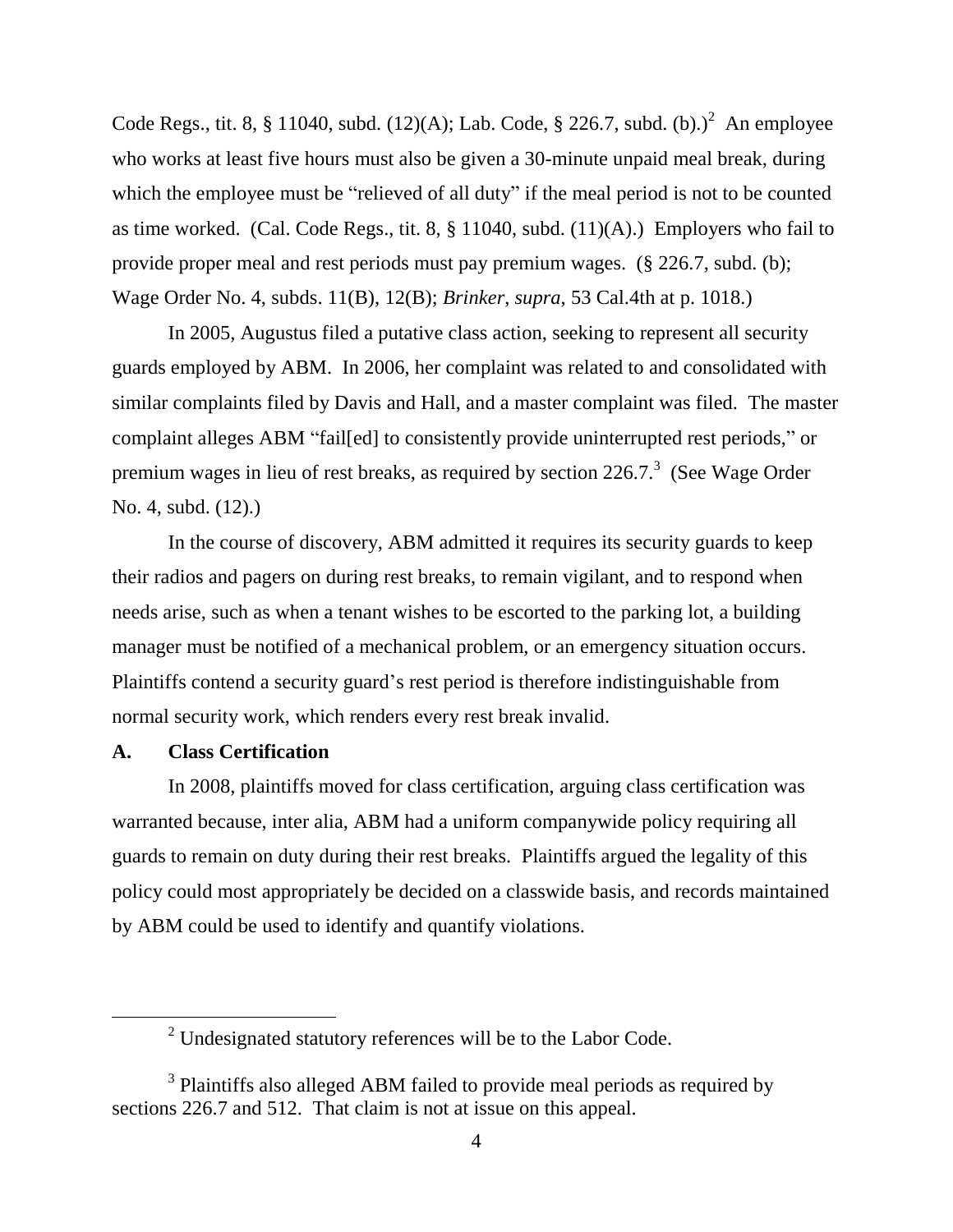Plaintiffs supported the motion with the deposition testimony of Fred Setayesh, an ABM senior branch manager, who admitted ABM guards are not relieved of all duties during rest breaks. For example, he explained, "if they have a radio, they want to have the radio on while they're having their meal; if they have a cell phone, a pager, if there is an emergency or situation just happen to happen at that moment, the person can assist the building operating staff and then go back and finish his or her break." Setayesh also testified that if the magnitude of the emergency was large enough, every security officer would be required to respond regardless of what they were doing at the time.

ABM opposed class certification, arguing that the determination of whether any particular on-call rest break was interrupted by a return to duty would require an individualized inquiry not amendable to class treatment. ABM submitted declarations and deposition testimony of numerous employees, including the named plaintiffs, each of whom stated he or she was provided and took uninterrupted rest breaks.

The trial court granted certification in 2009, stating without elaboration that plaintiffs had "provided substantial evidence that the common factual and legal issues predominate over individual factual and legal issues." The class was defined as all ABM employees who worked "in any security guard position in California at any time during the period from July 12, 2001 through entry of judgment . . . [and] who worked a shift exceeding four (4) hours or major fraction thereof without being authorized and permitted to take an uninterrupted rest period of net ten (10) minutes per each four (4) hours or major fraction thereof worked and [had] not been paid one additional hour of pay at the employee's regular rate of compensation for each work day that the rest period was not provided."<sup>4</sup>

 $4$  The class period was later redefined to extend from July 12, 2001 to July 1, 2011. The class definition excluded employees who had been paid statutory penalties for rest period violations and those who had worked at sites covered by a rest period exemption obtained by ABM in 2006. The putative class is estimated to include over 10,000 ABM employees.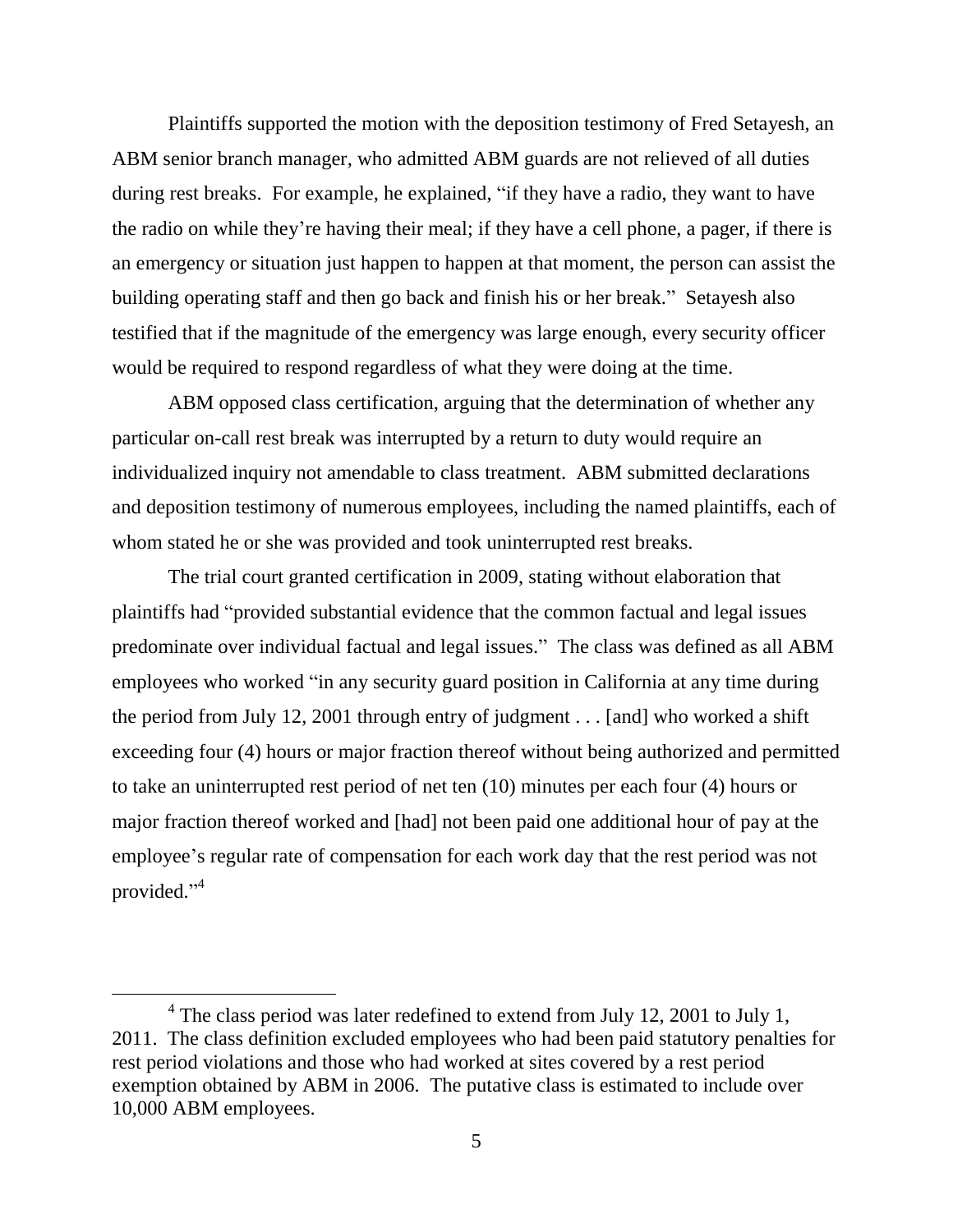## **B. Summary Adjudication**

In 2010, plaintiffs moved for summary adjudication of their rest period claim, contending it was undisputed ABM's employees were required to remain on call during their rest breaks, which according to Division of Labor Standards Enforcement (hereafter DLSE) Opinion Letter 2002.02.22 rendered them per se invalid. Plaintiffs supported the contention with Setayesh's admission during deposition that ABM security guards were not relieved from all duties during rest breaks. Plaintiffs offered no evidence indicating anyone's rest period had ever been interrupted.

ABM opposed the motion, submitting substantial and uncontroverted evidence, including the deposition testimony of the named plaintiffs themselves, that class members regularly took uninterrupted rest breaks during which they performed no work but engaged in such leisure activities as smoking, reading, and surfing the Internet. ABM noted plaintiffs' failure to provide any example of a rest break having actually been interrupted and submitted affirmative evidence that any rest period interrupted by a call back to service could be restarted after the situation necessitating the callback was resolved. ABM argued the mere risk of interruption, especially when there was no evidence of actual interruption, did not negate or invalidate a rest break.

The trial court granted plaintiffs' motion, concluding that "[w]hat is relevant is whether the employee remains subject to the control of an employer." "In order to make sense of the statutory scheme," the court reasoned, "a rest period must not be subject to employer control; otherwise a 'rest period' would be part of the work day for which the employer would be required to pay wages in any event."

# **C. Summary Judgment**

In 2012, plaintiffs moved for summary judgment on their damages claim, contending the only remaining task was to apply the court's earlier finding to undisputed facts. Plaintiffs contended that because ABM forced its security guards to remain on duty during their rest breaks, it owed each employee an additional hour of payment, a waiting time penalty, and interest for "every single rest break taken by every single class member, for the duration of the Class Period." Using ABM's payroll records, plaintiffs'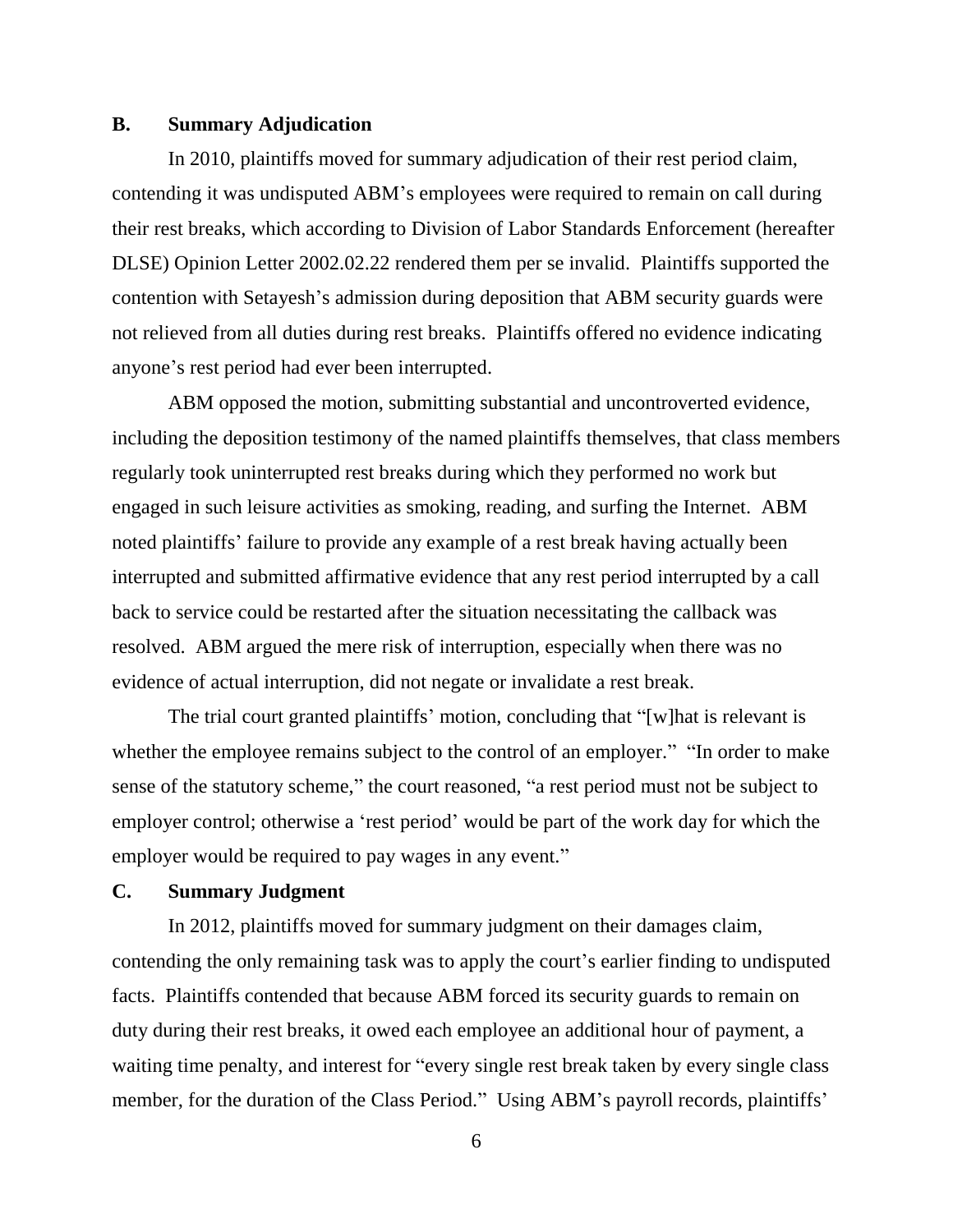expert determined there were 14,788 class members who worked a total of 5,166,618 days of at least 3.5 hours in length. Multiplying that number by an average pay rate of \$10.87 resulted in \$56,102,198 in unpaid wages and restitution. Plaintiffs added a claim for \$41,288,882 in accrued interest and \$5,689,860 in waiting time penalties, and requested that judgment be entered in favor of the class in the amount of \$103,808,940, plus costs and attorney fees.

ABM opposed the motion and moved for decertification, arguing plaintiffs' claim for \$104 million "because ABM had a policy which required security guards to carry radios, is a request whose absurdity speaks for itself." ABM argued no evidence had been developed as to who among the class members had been exposed to or followed ABM's policy requiring security guards to carry radios during rest periods. On the contrary, ABM presented numerous depositions that indicated many guards took breaks without radios. Further, ABM argued plaintiffs improperly compounded interest, which inflated that cost item by more than \$10 million, and that its good faith defense barred plaintiffs' claim for waiting time penalties.

In a tentative ruling issued before the hearing, the trial court incorporated its prior summary adjudication ruling and stated that "[p]ut simply, if you are on call, you are not on break." Although it acknowledged evidence existed that not all security guards were required to carry radios during their breaks, the court ruled that whether a guard actually carried a radio was immaterial, as "[t]here are many alternatives to the radio for hailing a person back to work: cell phone, pager, fetching, hailing and so on." The court found that this situation "conforms to the general pattern of evidence, which is that [ABM] required all its workers to be on-call during their breaks, and so these on-call breaks are all legally invalid."<sup>5</sup>

After the hearing, the court adopted its tentative ruling and granted plaintiffs' motion and denied ABM's motion for decertification, finding this was "a 15,000-person one-issue case" that was "perfect for class treatment." The court awarded plaintiffs

 $\overline{a}$ 

 $<sup>5</sup>$  ABM's request for judicial notice of the trial court's tentative ruling is granted.</sup> All Amici Curiae requests for judicial notice are granted.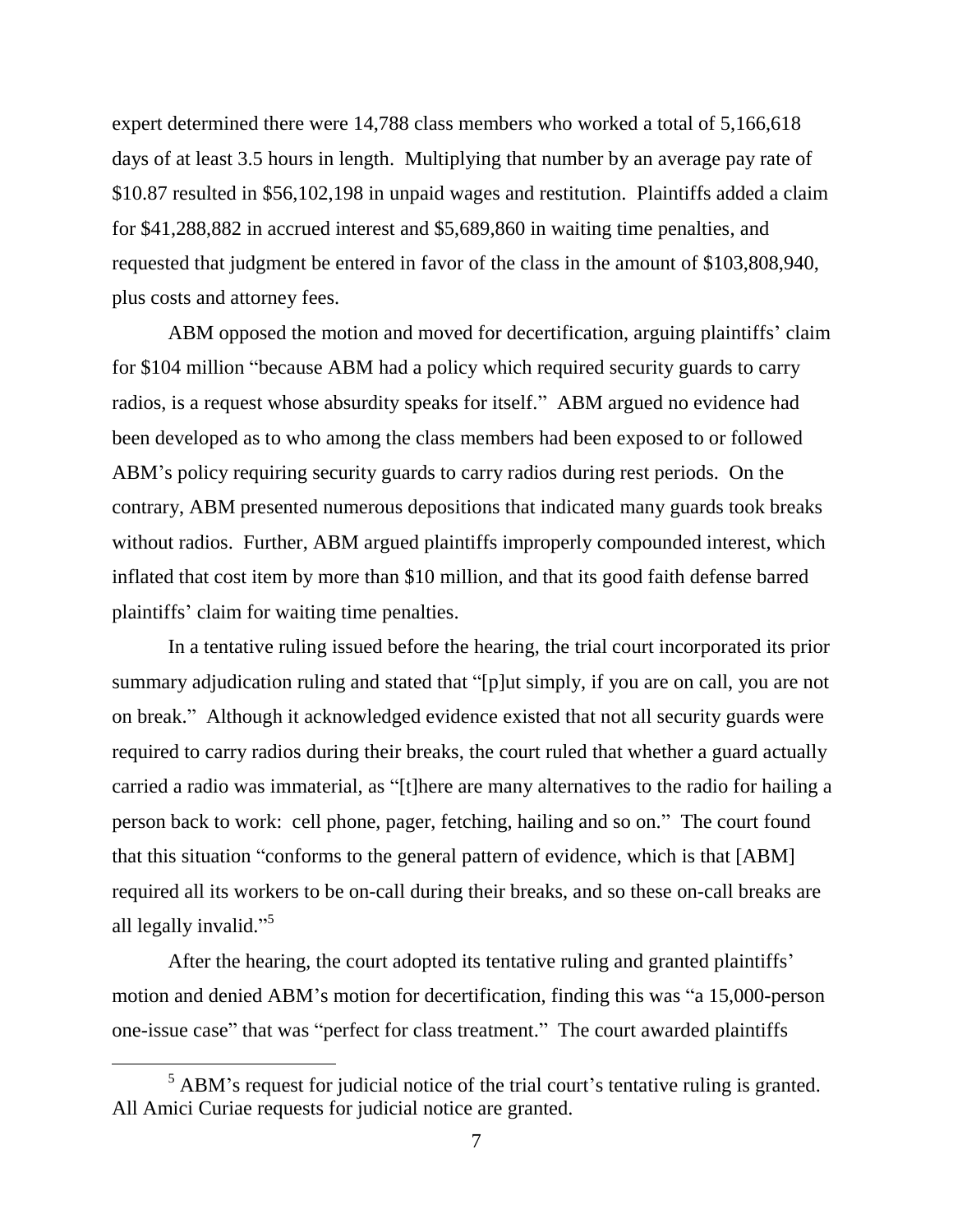\$55,887,565 in statutory damages pursuant to section 226.7, \$31,204,465 in pre-judgment interest, and \$2,650,096 in waiting time penalties pursuant to section 203. ABM appealed from the resulting judgment.

Six months later, the court entered an amended judgment that awarded plaintiffs approximately \$27 million in attorney fees, representing 30 percent of the common fund, plus \$4,455,336.88 in fees under Code of Civil Procedure section 1021.5. ABM appealed from the amended judgment. We consolidated the two appeals.

#### **Discussion**

#### **A. Standards of Review**

In reviewing an order granting summary judgment, we view the evidence and any reasonable inferences that may be drawn from it "in the light most favorable to the opposing party." (*Aguilar v. Atlantic Richfield Co*. (2001) 25 Cal.4th 826, 843.) We will affirm the order only "'if all the papers submitted show' that 'there is no triable issue as to any material fact' [citation]." (*Ibid*.) However, the trial court's interpretation of section 226.7 and Wage Order No. 4 on materially undisputed facts raises purely issues of law. That interpretation is therefore subject to independent review. (*Pugliese v. Superior Court* (2007) 146 Cal.App.4th 1444, 1448; *California Teachers Assn. v. Governing Bd. of Golden Valley Unified School Dist.* (2002) 98 Cal.App.4th 369, 375.)

We will affirm an order granting class certification if any of the trial court's stated reasons is valid and sufficient to justify the order and is supported by substantial evidence. (*Sav-On Drug Stores, Inc.* (2004) 34 Cal.4th 319, 326-327 (*Sav-On*) [trial courts are ideally situated to evaluate the efficiencies and practicalities of permitting a class action and therefore enjoy broad discretion to grant or deny certification]; *Lockheed Martin Corp. v. Superior Court* (2003) 29 Cal.4th 1096, 1106 ["a certification ruling not supported by substantial evidence cannot stand"].) However, even a ruling supported by substantial evidence will be reversed if improper criteria were used or erroneous legal assumptions made. (*Sav-On*, *supra*, 34 Cal.4th at pp. 326–327; *Linder v. Thrifty Oil Co*. (2000) 23 Cal.4th 429, 435–436.) A trial court's decision that rests on an error of law is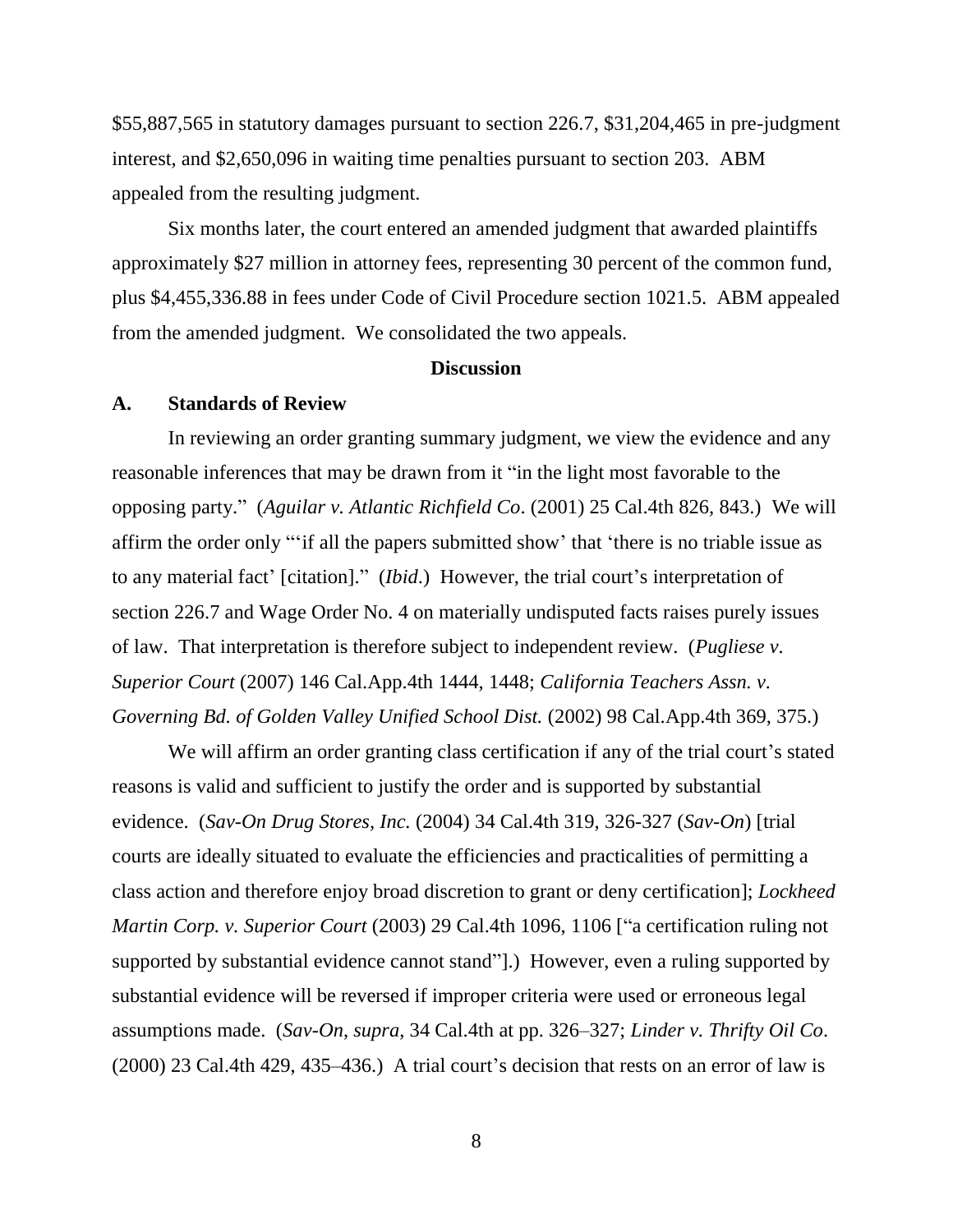itself an abuse of discretion. (*In re Tobacco II Cases* (2009) 46 Cal.4th 298, 311; *Pfizer Inc. v. Superior Court* (2010) 182 Cal.App.4th 622, 629.)

#### **B. Wage Orders and the Labor Code**

"Nearly a century ago, the Legislature responded to the problem of inadequate wages and poor working conditions by establishing the IWC and delegating to it the authority to investigate various industries and promulgate wage orders fixing for each industry minimum wages, maximum hours of work, and conditions of labor. [Citations.] Pursuant to its 'broad statutory authority' [citation], the IWC in 1916 began issuing industry- and occupationwide wage orders specifying minimum requirements with respect to wages, hours, and working conditions [citation]. In addition, the Legislature has from time to time enacted statutes to regulate wages, hours, and working conditions directly. Consequently, wage and hour claims are today governed by two complementary and occasionally overlapping sources of authority: the provisions of the Labor Code, enacted by the Legislature, and a series of 18 wage orders, adopted by the IWC. [Citations.] [¶] We apply the usual rules of statutory interpretation to the Labor Code, beginning with and focusing on the text as the best indicator of legislative purpose. [Citation.] '[I]n light of the remedial nature of the legislative enactments authorizing the regulation of wages, hours and working conditions for the protection and benefit of employees, the statutory provisions are to be liberally construed with an eye to promoting such protection.' [Citations.] [¶] In turn, the IWC's wage orders are entitled to 'extraordinary deference, both in upholding their validity and in enforcing their specific terms.' [Citation.] When a wage order's validity and application are conceded and the question is only one of interpretation, the usual rules of statutory interpretation apply. [Citations.] As with the Labor Code provisions at issue, the meal and rest period requirements we must construe 'have long been viewed as part of the remedial worker protection framework.' [Citation.] Accordingly, the relevant wage order provisions must be interpreted in the manner that best effectuates that protective intent. [Citations.] [¶] The IWC's wage orders are to be accorded the same dignity as statutes. They are 'presumptively valid' legislative regulations of the employment relationship [citation],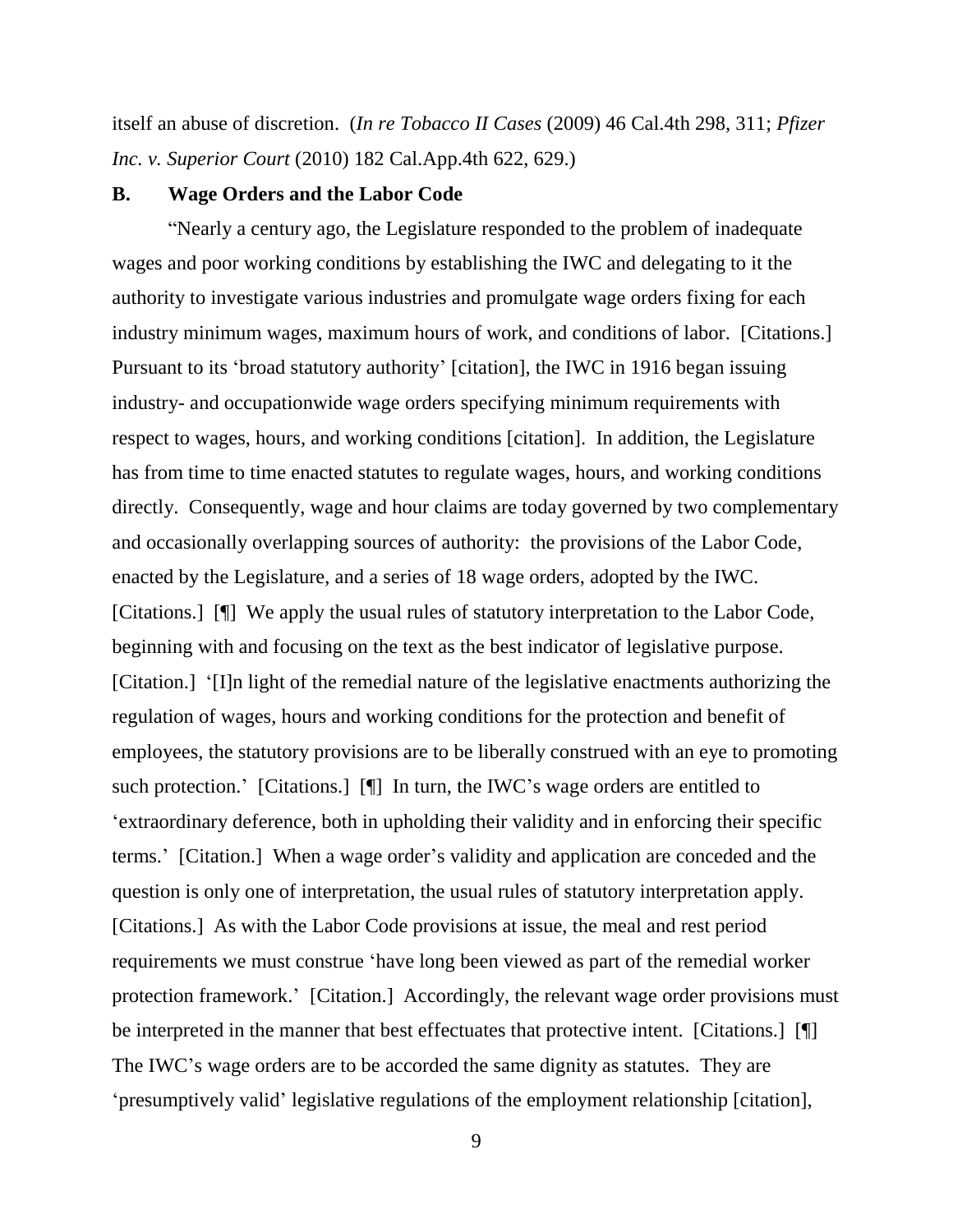regulations that must be given 'independent effect' separate and apart from any statutory enactments [citation]. To the extent a wage order and a statute overlap, we will seek to harmonize them, as we would with any two statutes." (*Brinker*, *supra*, 53 Cal.4th at pp. 1026-1027.)

Here, we consider the scope and duties Wage Order No. 4 and sections 226.7 and 512 impose on a security company to afford rest periods to its employees, and whether in light of those duties the trial court erred in granting summary judgment and declining to decertify the class.

# **C. Summary Judgment: The Nature of a Rest Period**

ABM's duty to provide rest periods is defined by subdivision 12 of Wage Order No. 4, which provides in relevant part: "Every employer shall authorize and permit all employees to take rest periods, which insofar as practicable shall be in the middle of each work period. The authorized rest period time shall be based on the total hours worked daily at the rate of ten (10) minutes net rest time per four (4) hours or major fraction thereof. However, a rest period need not be authorized for employees whose total daily work time is less than three and one-half (3 1/2) hours. Authorized rest period time shall be counted as hours worked for which there shall be no deduction from wages." (Wage Order No. 4, subd. (12)(A).)

The text of the wage order does not describe the nature of a rest period, but section 226.7 offers a partial definition: "An employer shall not require an employee *to work* during a meal or rest or recovery period." (Italics added.) The DLSE has never stated specifically whether an on-call rest period is permissible. Section 226.7 therefore provides our only guidance as to the nature of a rest break, and it says only that an employee cannot be required "to work" during a break.

Here, although ABM's security guards were required to remain on call during their rest breaks, they were otherwise permitted to engage and did engage in various nonwork activities, including smoking, reading, making personal telephone calls, attending to personal business, and surfing the Internet. The issue is whether simply being on-call constitutes performing "work." We conclude it does not.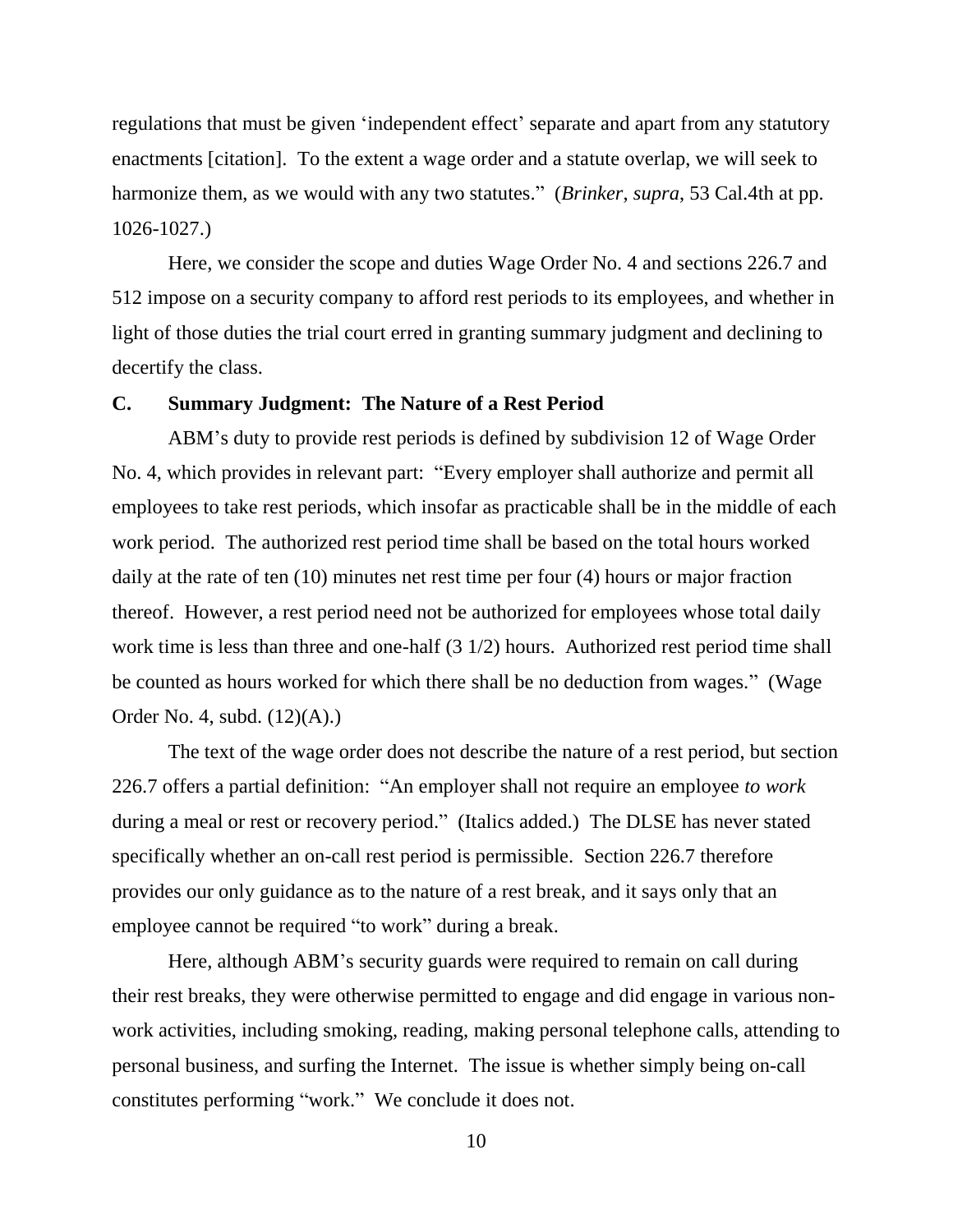Because ABM guards must respond to emergency and nonemergency calls while either on duty or on a break, the idea that a security guard never rests has certain appeal. But according to ABM's Post Orders, an on-duty security guard does more than merely wait for calls. As described briefly above, a guard must actively observe the guarded campus while on duty and perform many tasks not required during rest periods. For example, it is undisputed that a guard need not greet visitors, raise or lower the campus's flags, monitor traffic or parking, or observe or restrict movement of persons and property while taking a break. Admittedly, an on-call guard must return to duty if called to do so, but remaining available to work is not the same as actually working.

This conclusion is bolstered by contrasting subdivision 12(A) of Wage Order No. 4, which pertains to rest periods, and subdivision 11(A), pertaining to meal periods. Subdivision 11(A) requires that an employee be "relieved of all duty" during a meal period.<sup>6</sup> Subdivision 12(A) contains no similar requirement. If the IWC had wanted to prescribe that an employee be relieved of all duty during a rest period, it knew how to do so. That it did not indicates no such requirement was intended.

 $\overline{a}$ 

<sup>&</sup>lt;sup>6</sup> Subdivision 11(A) of Work Order No. 4 provides: "No employer shall employ any person for a work period of more than five (5) hours without a meal period of not less than 30 minutes, except that when a work period of not more than six (6) hours will complete the day's work the meal period may be waived by mutual consent of the employer and the employee. Unless the employee is relieved of all duty during a 30 minute meal period, the meal period shall be considered an 'on duty' meal period and counted as time worked. An 'on duty' meal period shall be permitted only when the nature of the work prevents an employee from being relieved of all duty and when by written agreement between the parties an on-the-job paid meal period is agreed to. The written agreement shall state that the employee may, in writing, revoke the agreement at any time."

Subdivision 12(A) provides: "Every employer shall authorize and permit all employees to take rest periods, which insofar as practicable shall be in the middle of each work period. The authorized rest period time shall be based on the total hours worked daily at the rate of ten (10) minutes net rest time per four (4) hours or major fraction thereof. However, a rest period need not be authorized for employees whose total daily work time is less than three and one-half (3 1/2) hours. Authorized rest period time shall be counted as hours worked for which there shall be no deduction from wages."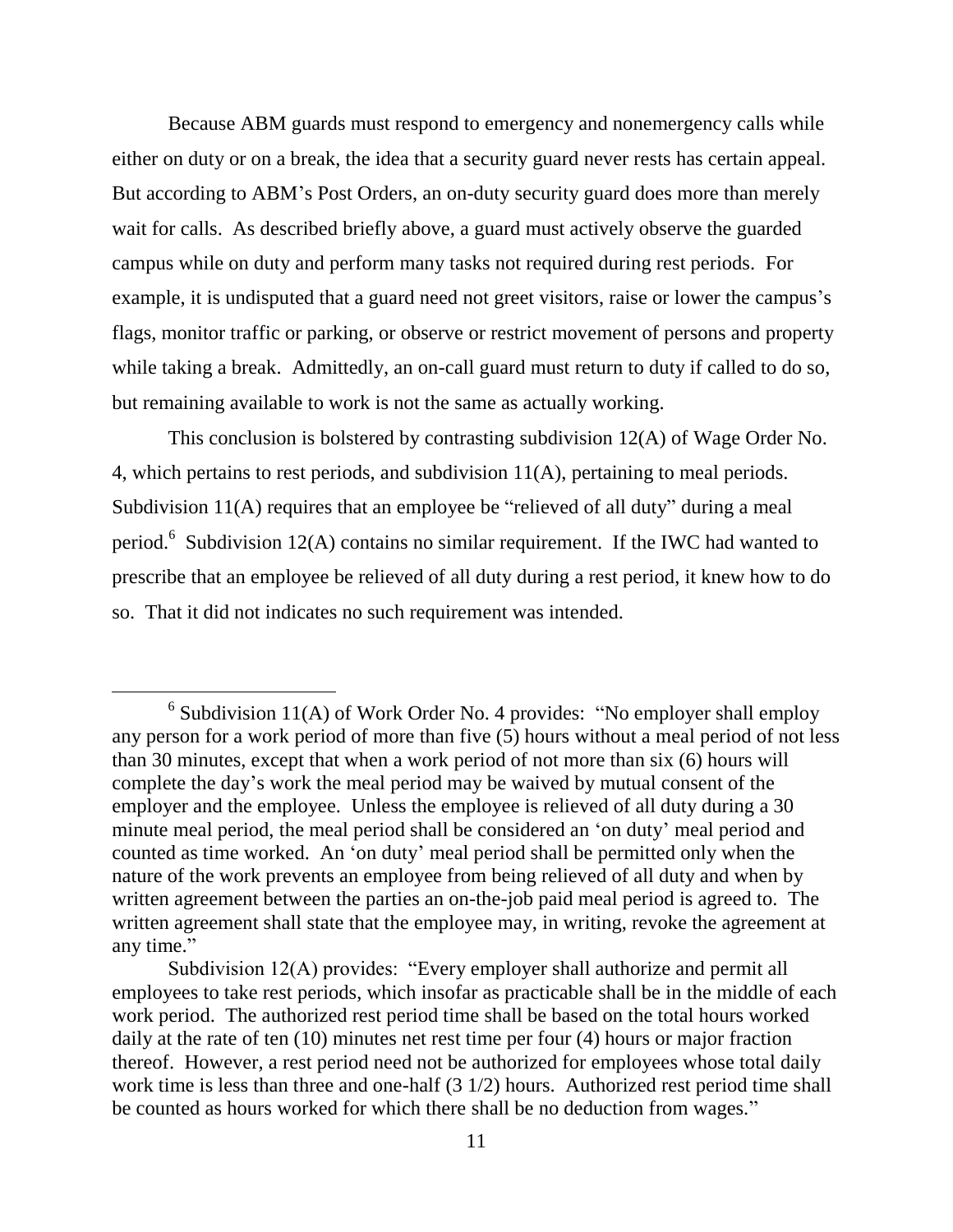Not only did the IWC decline to distinguish between on- and off-duty rest periods, its prescription that on-duty meal periods be paid, coupled with the mandate that *all* rest periods be paid, implies rest periods are normally taken while on duty, i.e., while subject to employer control. There is no support, therefore, in the text of Wage Order No. 4, the Labor Code, or any DLSE opinion letter for plaintiffs' claim that a rest break is valid only if the employee is relieved of all duties.

Plaintiffs argue both the DLSE in 2002 and the Court of Appeal in *Faulkinbury v. Boyd & Associates, Inc*. (2013) 216 Cal.App.4th 220, 237 recognized that Wage Order No. 4 requires that all rest breaks be duty free. Not so.

In 2002 the DLSE was asked by an employer whether short intervals during which an employee was required to change work stations, which apparently occurred multiple times per shift, could be aggregated and count as a "net" 10-minute rest period. The DLSE opined it could not, stating: "[T]here must be a net 10 minutes of rest provided in each 'work period' and the rest period must be, as the language implies, duty-free. This requirement would, of course, preclude the employer from using time during which the employee is required to change from one work station to another . . . ." (Dept. Industrial Relations, DLSE, Acting Chief Counsel Anne Stevason, Opn. Letter No. 2002.02.22, Rest Period Requirements (Feb. 22, 2002) p. 1

<http://www.dir.ca.gov/dlse/opinions/2002-02-22.pdf> [as of Oct. 14, 2014].)<sup>7</sup>The DLSE thus opined only that the employer's practice of requiring its employees to move from one work station to the next did not constitute a rest period because (1) the move itself constituted a "duty" and (2) no single move provided 10 minutes of down time. The DLSE was not asked and did not examine whether an on-call rest period—where no active duties were performed—would be improper.

In *Faulkinbury v. Boyd & Associates*, a security guard company maintained no "policy regarding the provision of rest breaks to security guards and had an express policy requiring all security guards to remain at their posts at all times." (*Faulkinbury v.* 

 $\overline{a}$ 

 $7$  DLSE opinion letters are not controlling but constitute an informed judgment to which courts may resort for guidance. (*Brinker*, *supra*, 53 Cal.4th at p. 1029, fn. 11.)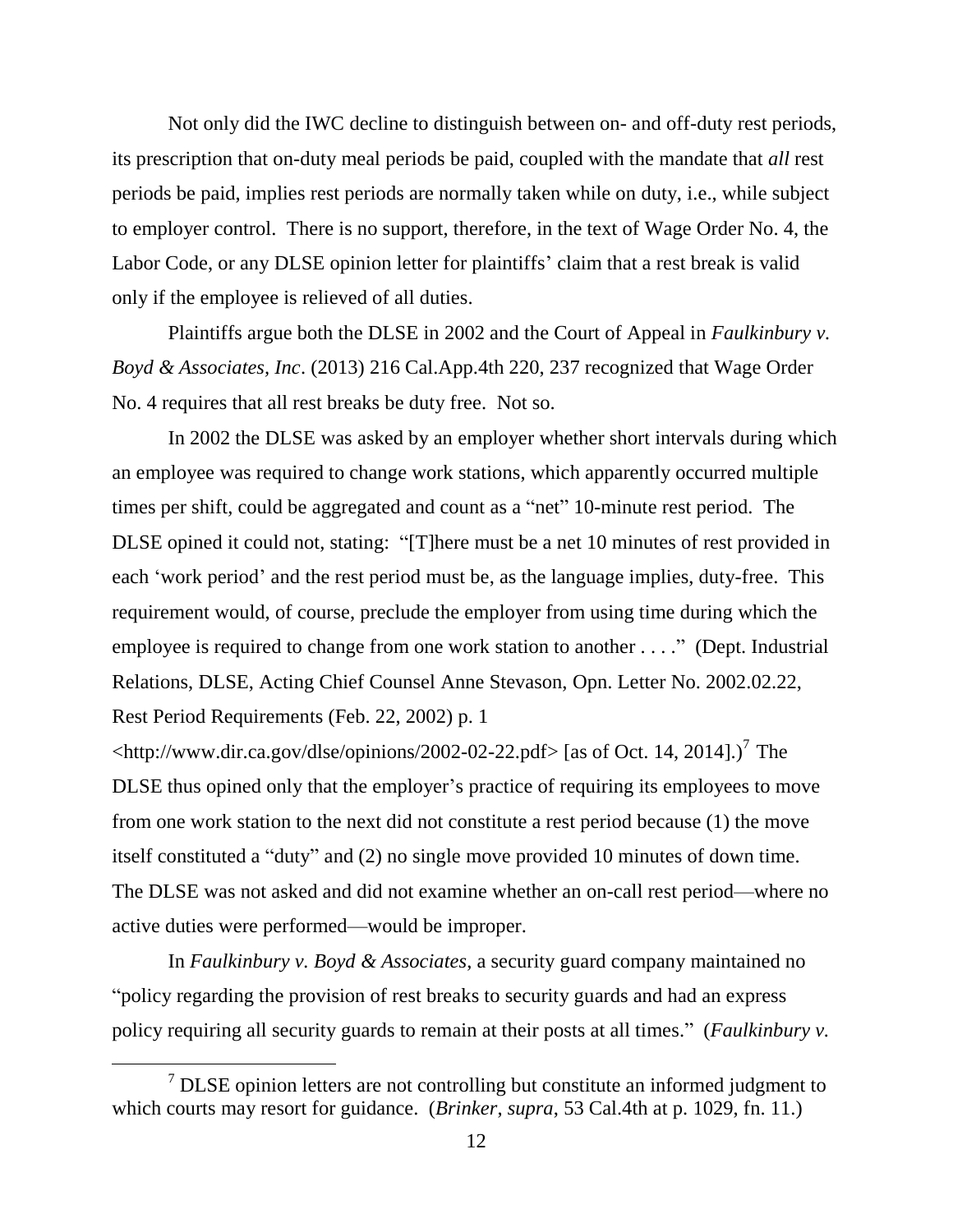*Boyd & Associates*, *supra*, 216 Cal.App.4th at p. 236.) The issue was whether the employer's lack of a rest break policy could be determined on a classwide basis. To examine that issue the court stated the policy would be measured at trial against the relevant rest break requirements, including Wage Order No. 4 and the 2002 DLSE opinion letter discussed above, both of which it quoted. The court concluded that "the lawfulness of [the employer's] lack of rest break policy and requirement that all security guard employees remain at their posts can be determined on a classwide basis." (*Id*. at p. 237.) The court undertook no analysis of the 2002 DLSE opinion letter or Wage Order No. 4 and made no attempt to examine the merits of the employer's policy or determine the scope of the DLSE's opinion that rest periods must be duty free.

Plaintiffs argue the Supreme Court in *Brinker* held that an employer must relieve an employee of all duty on a rest break and relinquish any control over how the employee spends his or her time. We disagree.

In *Brinker*, the trial court certified a class of restaurant employees who alleged the defendants violated state laws requiring meal and rest breaks. (*Brinker*, *supra*, 53 Cal.4th at pp. 1017-1019.) The class definition included several subclasses, including rest period and meal period subclasses. (*Id*. at p. 1019.) The Court of Appeal held the trial court erred in certifying the subclasses and granted writ relief to reverse class certification. (*Id.* at p. 1021.) The California Supreme Court granted review "to resolve uncertainties in the handling of wage and hour class certification motions." (*Ibid*.)

In its opinion, the Supreme Court reviewed general class action principles, then addressed the extent to which a trial court must address the elements and merits of a plaintiff's claim when deciding whether to certify a class. (*Brinker*, *supra*, 53 Cal.4th at p. 1023.) The court recognized that "[w]hen evidence or legal issues germane to the certification question bear as well on aspects of the merits, a court may properly evaluate them." (*Id*. at pp. 1023-1024.) "Presented with a class certification motion, a trial court must examine the plaintiff's theory of recovery, assess the nature of the legal and factual disputes likely to be presented, and decide whether individual or common issues predominate. To the extent the propriety of certification depends upon disputed threshold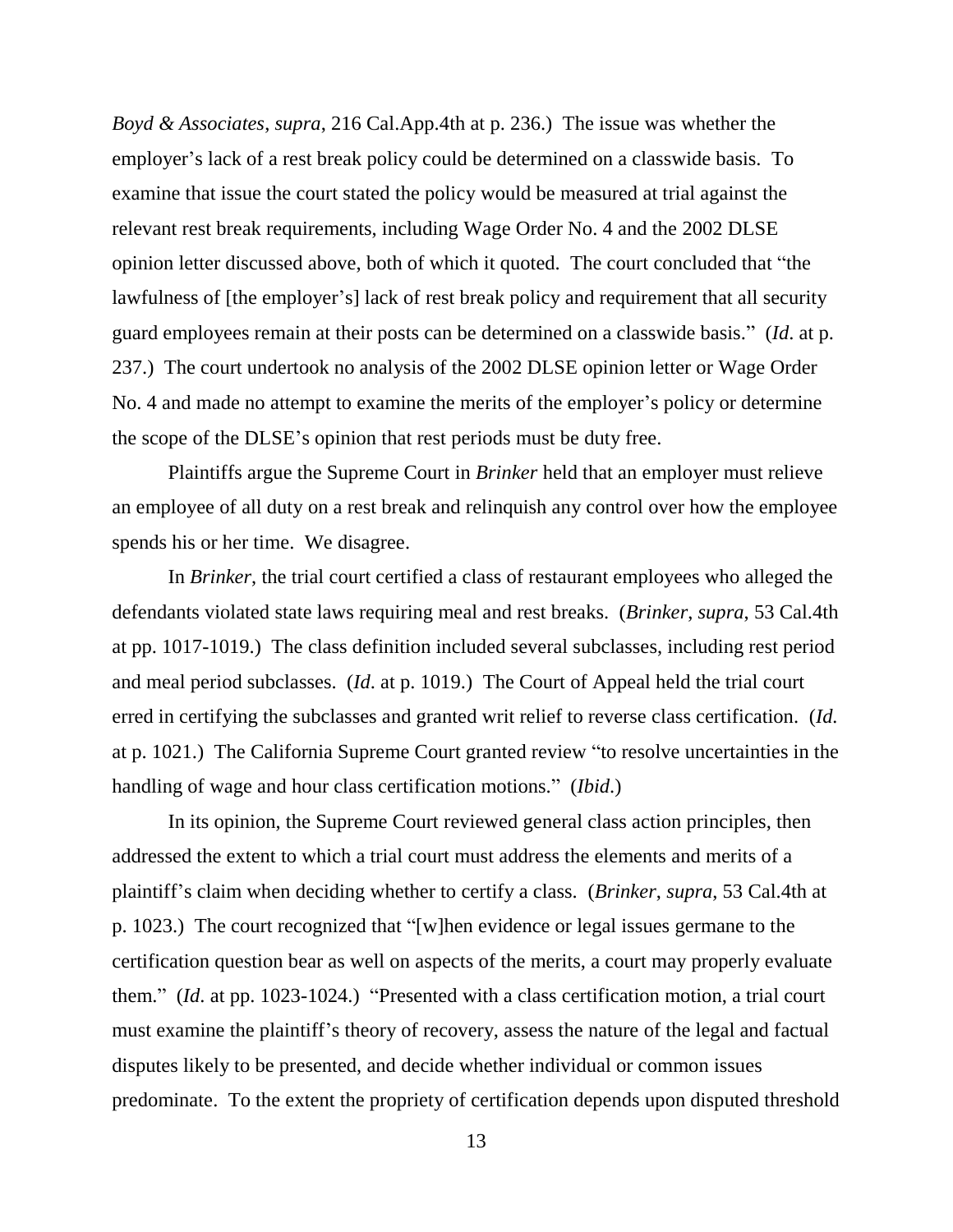legal or factual questions, a court may, and indeed must, resolve them. Out of respect for the problems arising from one-way intervention, however, a court generally should eschew resolution of such issues unless necessary. [Citations.] Consequently, a trial court does not abuse its discretion if it certifies (or denies certification of) a class without deciding one or more issues affecting the nature of a given element if resolution of such issues would not affect the ultimate certification decision." (*Id*. at p. 1025.) The court then considered an employer's duties under the Labor Code and IWC wage orders to afford rest and meal periods to employees. (*Brinker*, *supra*, 53 Cal.4th at pp. 1027-1028.)

As to a rest period claim, the court held that under the applicable wage order an employer must provide an employee with a 10-minute rest break for shifts from three and one-half hours to six hours in length, a 20-minute rest break for shifts of more than six hours up to 10 hours, and a 30-minute rest break for shifts of more than 10 hours up to 14 hours. (*Brinker*, *supra*, 53 Cal.4th at p. 1029.) The defendant employers' policy provided only one 10-minute rest break for every four hours worked, and failed to provide a second break after six hours. (*Id*. at p. 1033.) The court held the rest break subclass was properly certified because "[c]lasswide liability could be established through common proof if [the plaintiffs] were able to demonstrate that, for example, [the employers] under this uniform policy refused to authorize and permit a second rest break for employees working shifts longer than six, but shorter than eight, hours." (*Ibid*.) The court held that "[c]laims alleging that a uniform policy consistently applied to a group of employees is in violation of the wage and hour laws are of the sort routinely, and properly, found suitable for class treatment." (*Ibid*.) The court noted that class certification did not depend on resolution of "threshold legal disputes over the scope of the employer's rest break duties"—it addressed the merits of those disputes only at the parties' request. (*Id*. at pp. 1033-1034.) Absent such a request, it is generally "far better from a fairness perspective" to decide class certification independently from the merits. (*Ibid*.)

As to a meal break claim, the *Brinker* court again first considered the nature of an employer's duty under the Labor Code and wage orders to provide a meal period,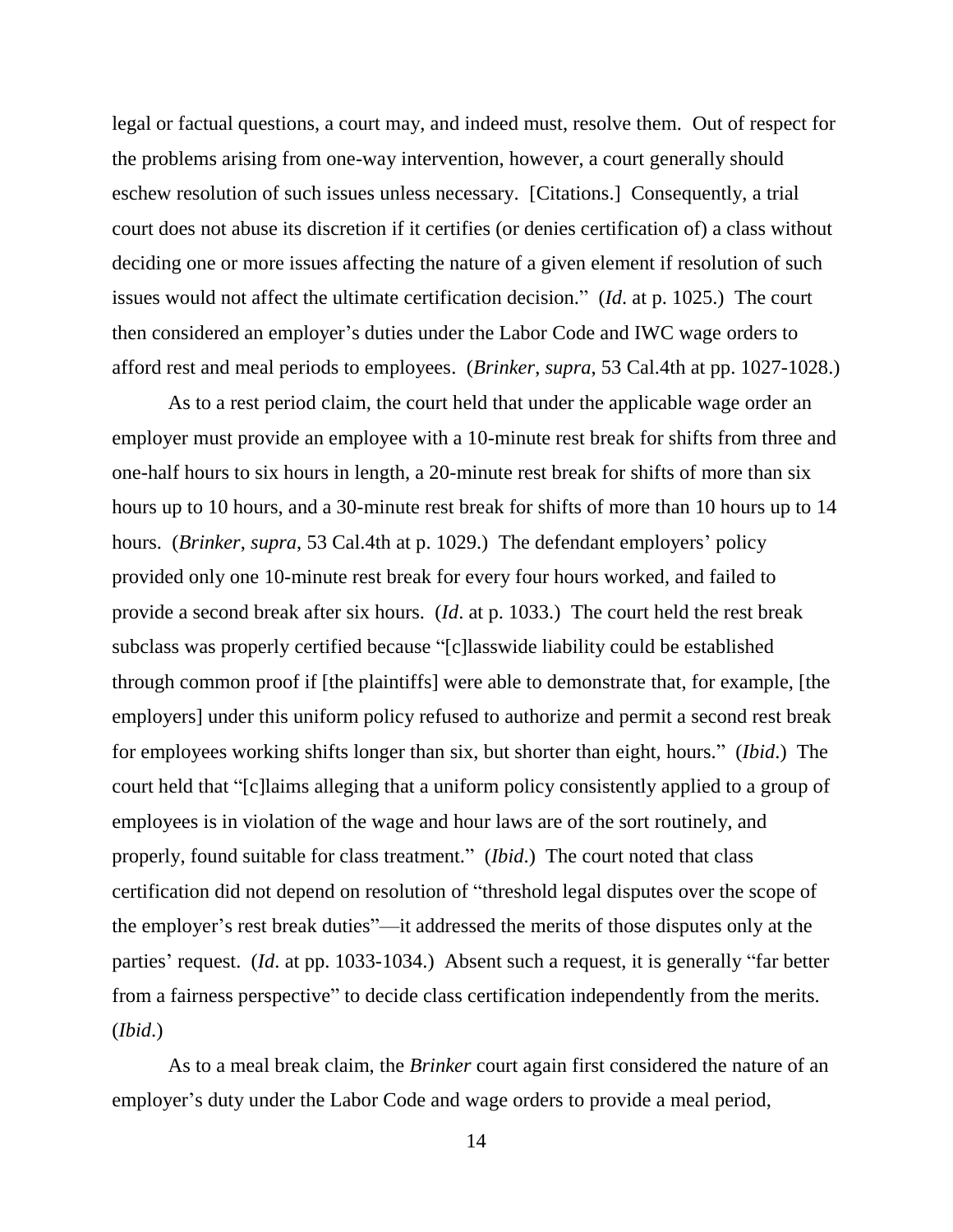concluding, "an employer's obligation when providing a meal period is to relieve its employee of all duty for an uninterrupted 30-minute period." (*Brinker*, *supra*, 53 Cal.4th at p. 1038.) The court held: "An employer's duty with respect to meal breaks [citations] is an obligation to provide a meal period to its employees. The employer satisfies this obligation if it relieves its employees of all duty, relinquishes control over their activities and permits them a reasonable opportunity to take an uninterrupted 30-minute break, and does not impede or discourage them from doing so. What will suffice may vary from industry to industry, and we cannot in the context of this class certification proceeding delineate the full range of approaches that in each instance might be sufficient to satisfy the law. [¶] On the other hand, the employer is not obligated to police meal breaks and ensure no work thereafter is performed. Bona fide relief from duty and the relinquishing of control satisfies the employer's obligations, and work by a relieved employee during a meal break does not thereby place the employer in violation of its obligations and create liability for premium pay [citations]." (*Id*. at pp. 1040-1041.)

The Supreme Court remanded the matter to the trial court to reconsider certification of the meal break subclass in light of the court's clarification of the law. (*Brinker*, *supra*, 53 Cal.4th at pp. 1049-1051.) The court explained its ruling on the merits, "solicited by the parties, has changed the legal landscape; whether the trial court may have soundly exercised its discretion before that ruling is no longer relevant. At a minimum, our ruling has rendered the class definition adopted by the trial court overinclusive: The definition on its face embraces individuals who now have no claim against [the employers]. In light of our substantive rulings, we consider it the prudent course to remand the question of meal subclass certification to the trial court for reconsideration in light of the clarification of the law we have provided." (*Id*. at pp. 1050-1051.)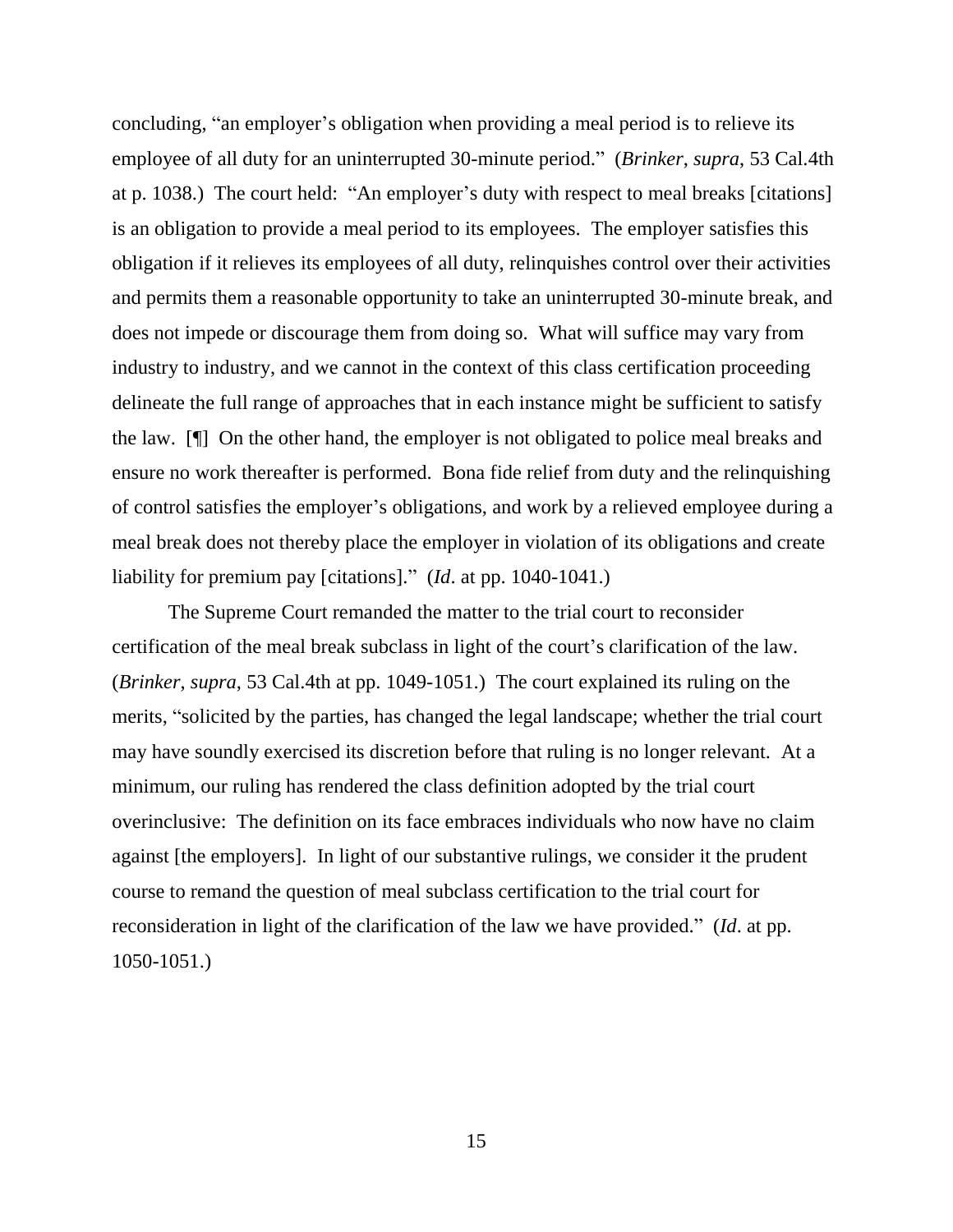Although *Brinker* is instructive on several levels, it said nothing about an employer's obligation to relieve an employee of all duty on a *rest* break. The discussion in *Brinker* regarding the relieved-of-all-duty requirement concerned meal periods only. 8

Plaintiffs argue the *Brinker* standard applies with equal force to both meal and rest breaks. The argument is without merit. As discussed above, subdivision 11(A) of Wage Order No. 4 obligates an employer to relieve an employee of all duty on an unpaid meal break. Subdivision 12(A) of Wage Order No. 4 contains no similar requirement. Nor does section 226.7, which states only that an employee cannot be required "to work" on a rest break. Meal breaks are unpaid while rest breaks are paid. Meal breaks last 30 minutes; rest breaks last 10 minutes. Meal breaks and rest breaks are thus qualitatively different, and the *Brinker* standard applies to the former by mandate of subdivision 11(A) but not to the latter, which has no similar mandate.

Plaintiffs rely on *Morillion v. Royal Packing Co*. (2000) 22 Cal.4th 575 and *Aguilar v. Association for Retarded Citizens* (1991) 234 Cal.App.3d 21 for the proposition that paid on-call rest periods are legally invalid. Neither case supports the proposition. In *Morillion*, the Supreme Court held that the time employees were required to spend traveling to the employer's work site on the employer's buses was compensable work time. (22 Cal.4th at p. 578.) In *Aguilar*, the court held employees required to remain at group homes during an overnight shift, during which they were allowed to sleep but required to remain on call, was compensable work time. (234 Cal.App.3d at pp. 24, 30.) But what constitutes compensable work time is not the issue here—pursuant to Wage Order No. 4, a rest period is already compensable work time. The question is what constitutes an acceptable rest period. On that issue, *Morillion* and *Aguilar* provide no guidance.

In sum, Labor Code section 226.7, contrary to the trial court's ruling, prescribes only that an employee not be required to work on a rest break, not that he or she be

<sup>8</sup> Although the plaintiffs in *Brinker alleged* the employer defendant violated the Labor Code by failing to relieve employees of all duty during rest periods, the Supreme Court was not asked to and did not evaluate the merits of that claim.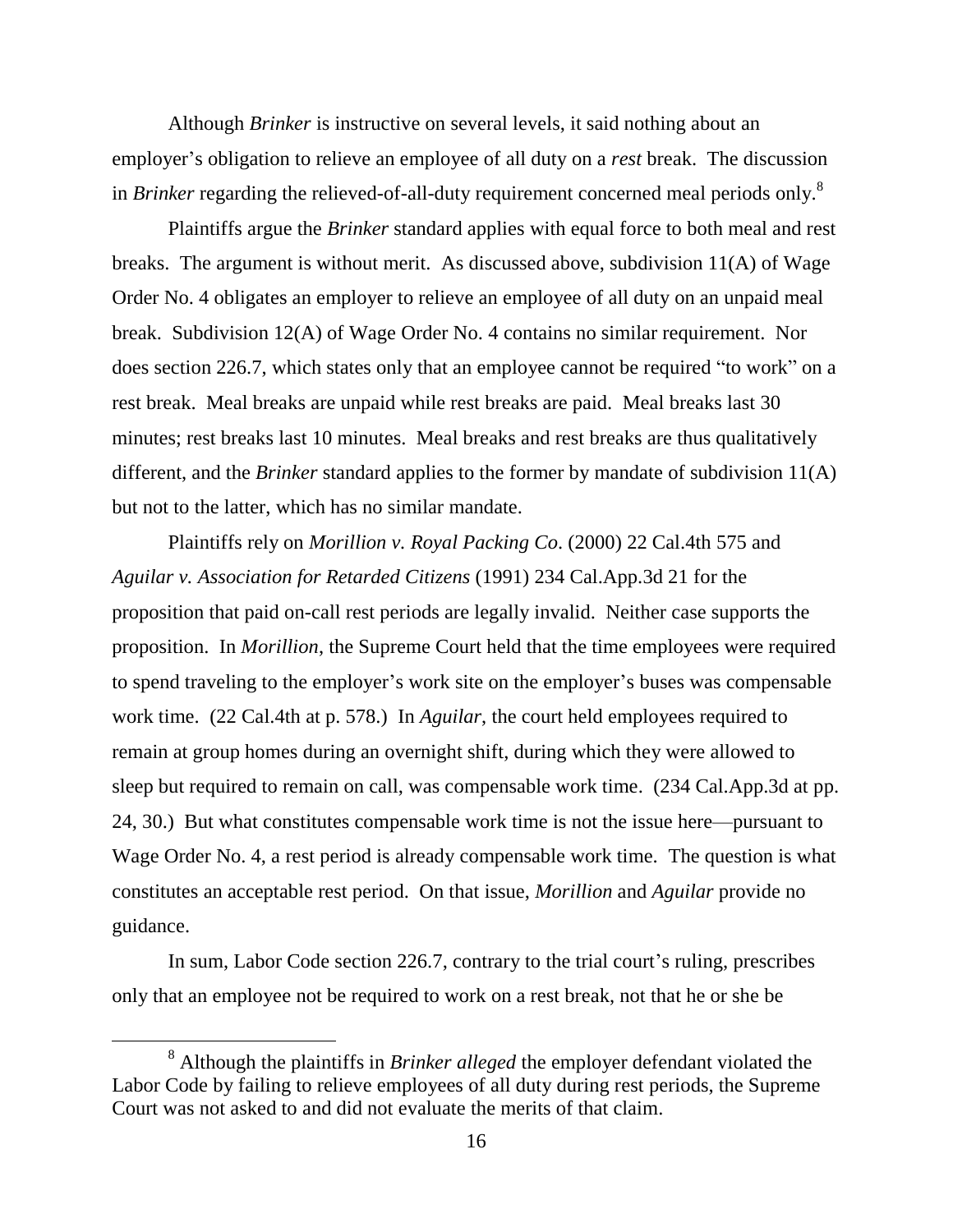relieved of all duties, such as the duty to remain on call. Remaining on call does not itself constitute performing work. (See DLSE Opn. Letter No. 1993.03.31 (Mar. 31, 1993) p. 4 [DLSE declining to "take the position that simply requiring [a] worker to [remain on call] is so inherently intrusive as to require a finding that the worker is under the control of the employer" and must be compensated for "on-call" time]; DLSE Opn. Letter No. 1994.02.16 (Feb. 16, 2002) p. 4 [same]; DLSE Opn. Letter 1998.12.28 (Dec. 28, 1998) p. 4 [same].)

Because on-call rest breaks are permissible, the trial court erroneously granted summary adjudication in 2010 and summary judgment in 2012. Those orders and the consequent order granting plaintiffs' attorneys' fees under Code of Civil Procedure section 1021.5 must therefore be reversed.

## **D. Class Certification**

ABM contends the trial court erred in certifying a class because there is no evidence of a uniform policy requiring employees to remain on call during rest breaks. We disagree.

Under section 382 of the Code of Civil Procedure, a class action is authorized "when the question is one of a common or general interest, of many persons, or when the parties are numerous, and it is impracticable to bring them all before the court." "Drawing on the language of Code of Civil Procedure section 382 and federal precedent," our Supreme Court has "articulated clear requirements for the certification of a class. The party advocating class treatment must demonstrate the existence of an ascertainable and sufficiently numerous class, a well-defined community of interest, and substantial benefits from certification that render proceeding as a class superior to the alternatives." (*Brinker*, *supra*, 53 Cal.4th at p. 1021; see *Sav-On*, *supra*, 34 Cal.4th at p. 326.)

The "community of interest" requirement embodies three elements: "(1) predominant common questions of law or fact; (2) class representatives with claims or defenses typical of the class; and (3) class representatives who can adequately represent the class." (*Sav-On*, *supra*, 34 Cal.4th at p. 326.) Common issues predominate when they would be "the principal issues in any individual action, both in terms of time to be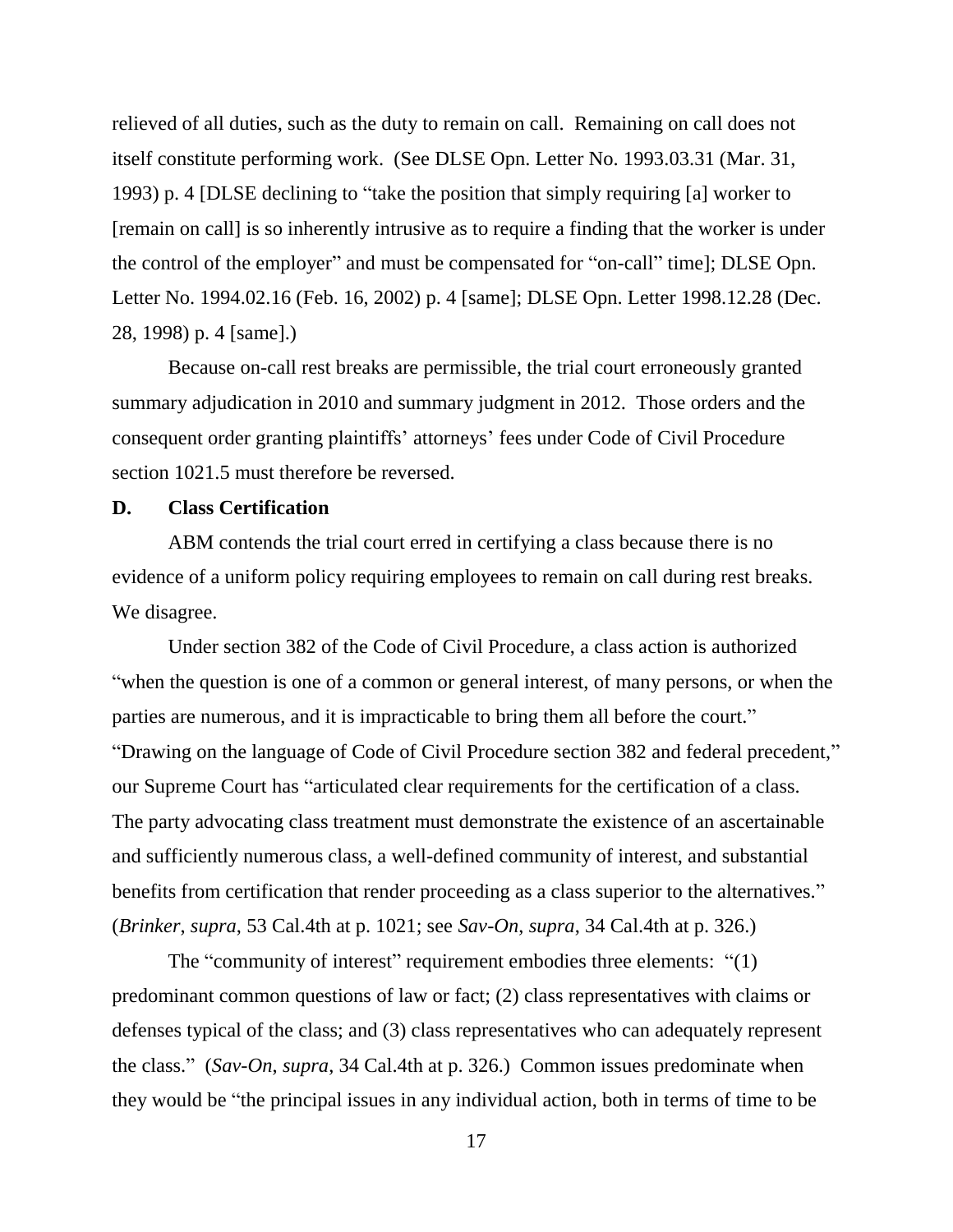expended in their proof and of their importance." (*Vasquez v. Superior Court* (1971) 4 Cal.3d 800, 810.) Class members "must not be required to individually litigate numerous and substantial questions to determine [their] right to recover following the class judgment; and the issues which may be jointly tried, when compared with those requiring separate adjudication, must be sufficiently numerous and substantial to make the class action advantageous to the judicial process and to the litigants." (*City of San Jose v. Superior Court* (1974) 12 Cal.3d 447, 460.)

The question of certification is essentially procedural and does not involve the legal or factual merits of the action. (*Sav-On*, *supra*, 34 Cal.4th at p. 326.) The ultimate question is whether class treatment is "superior means of resolving the litigation, for both the parties and the court. [Citation.] 'Generally, a class suit is appropriate "when numerous parties suffer injury of insufficient size to warrant individual action and when denial of class relief would result in unjust advantage to the wrongdoer." [Citations.]' [Citation.] '[R]elevant considerations include the probability that each class member will come forward ultimately to prove his or her separate claim to a portion of the total recovery and whether the class approach would actually serve to deter and redress alleged wrongdoing.' [Citation.] '[B]ecause group action also has the potential to create injustice, trial courts are required to "'carefully weigh respective benefits and burdens and to allow maintenance of the class action only where substantial benefits accrue both to litigants and the courts.'"'" (*Newell v. State Farm General Ins. Co*. (2004) 118 Cal.App.4th 1094, 1101.)

ABM has maintained throughout the certification and summary judgment proceedings that the on-call nature of a rest break for a security guard is an industry necessity. For example, in its separate statement of additional facts in opposition to plaintiffs' motion for summary adjudication, ABM stated that "[g]uards simply must keep their radios or pagers on in case an emergency—fire, flood, criminal activity, medical crisis or bomb threat—should arise to ensure the safety of the facility and its tenants." ABM cited in support of this statement Setayesh's deposition testimony to that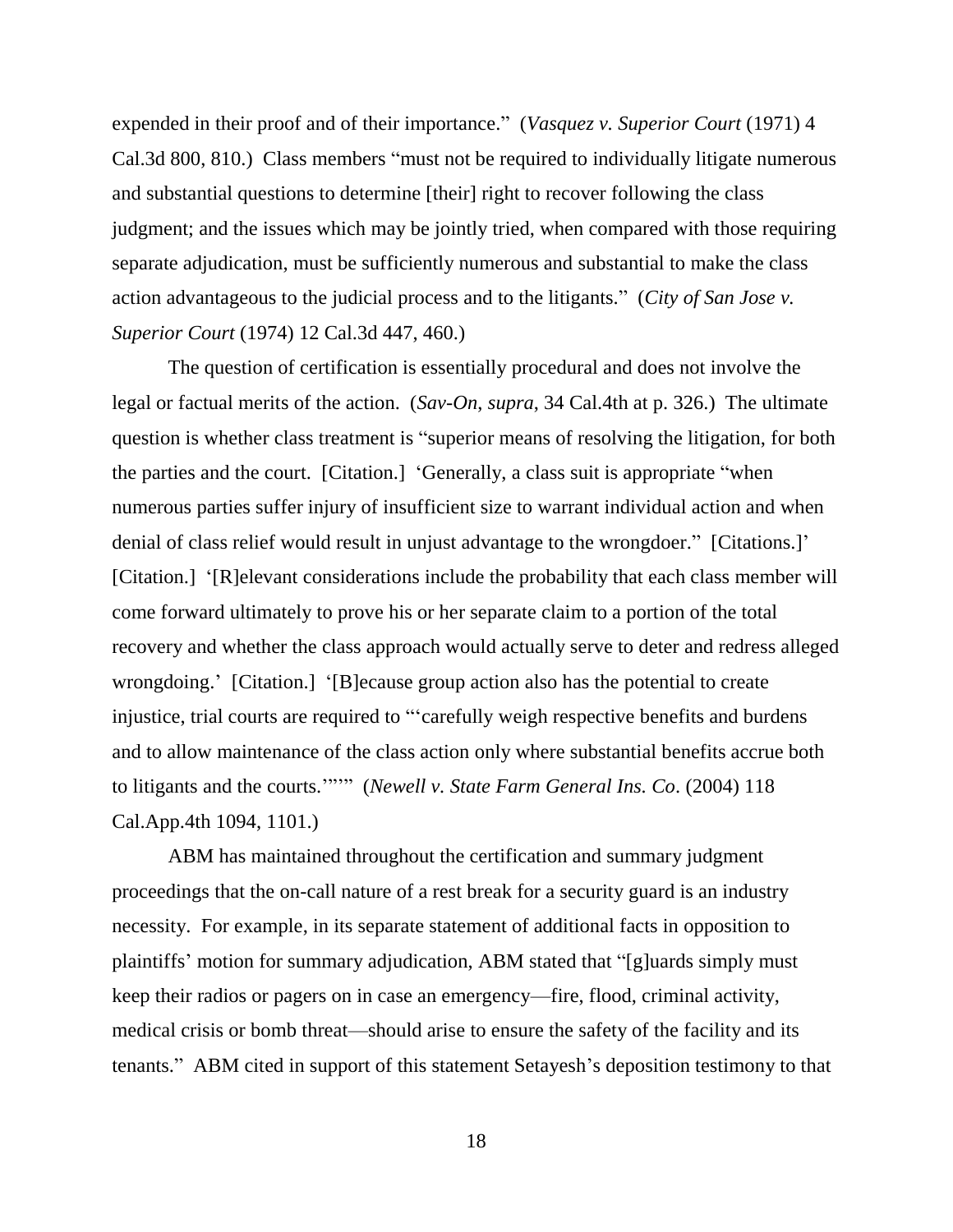same effect: If the magnitude of the emergency was large enough, all security officers would be required to respond regardless of what they were doing at the time.

From ABM's concession and Setayesh's testimony the trial court could reasonably conclude ABM possessed a uniform policy of requiring its security guards to remain on call during their rest breaks. Indeed, ABM never denied this policy below. Whether such a policy is permissible is an issue "eminently suited for class treatment." (*Brinker*, *supra*, 53 Cal.4th at p. 1033.)

ABM cites to substantial evidence indicating the policy was not uniformly applied, but such evidence would go only to the issue of damages. The trial court could reasonably conclude the necessity of individual proof of damages would not destroy the community of interest. (*Faulkinbury v. Boyd & Associates, Inc*., *supra*, 216 Cal.App.4th at p. 237.)

## **Disposition**

The orders granting summary adjudication and summary judgment are reversed and the amended judgment vacated. The order certifying the class is affirmed. Both sides are to bear their own costs on appeal.

CHANEY, J.

We concur:

#### ROTHSCHILD, P. J.

JOHNSON, J.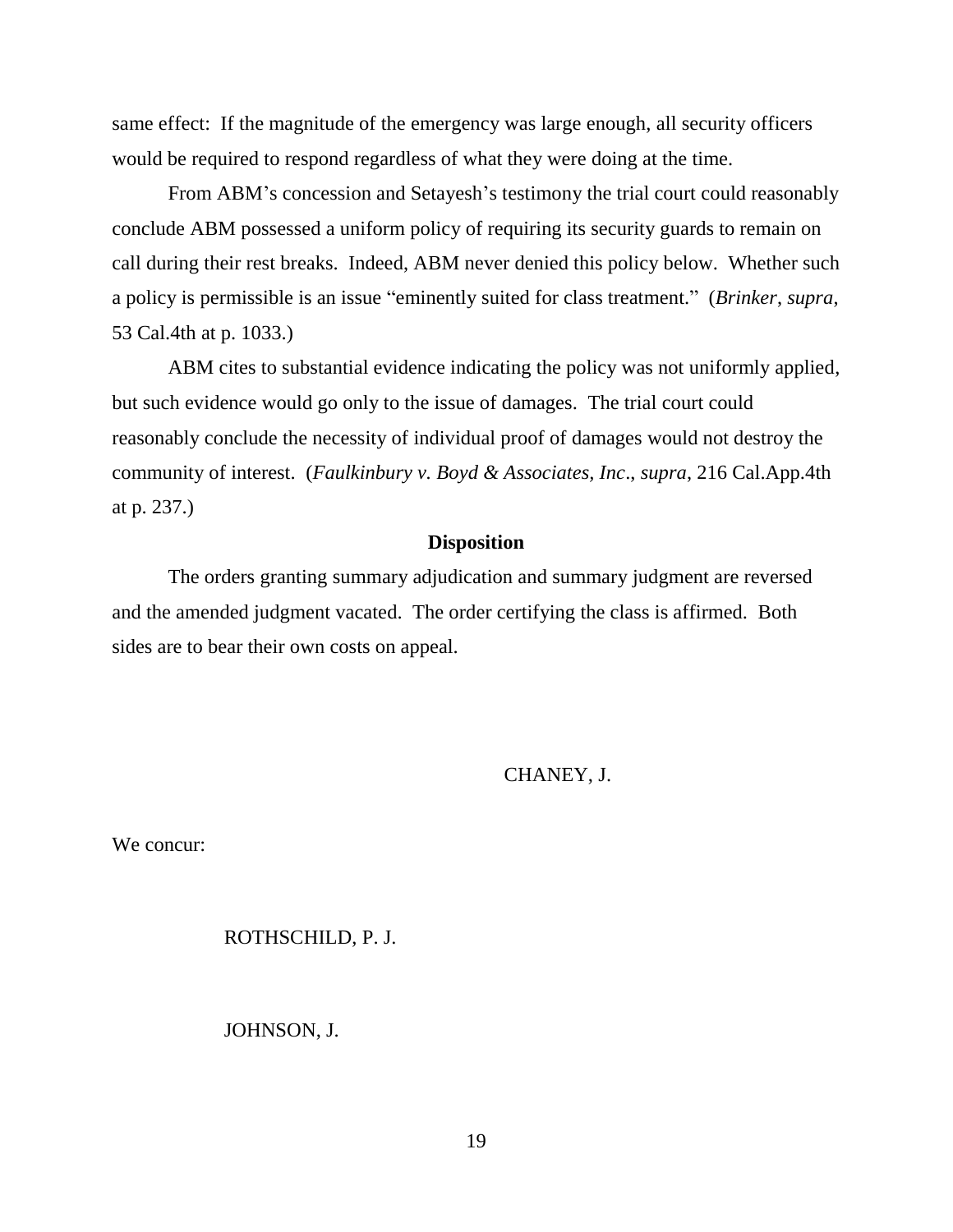# **CERTIFIED FOR PUBLICATION**

## IN THE COURT OF APPEAL OF THE STATE OF CALIFORNIA

## SECOND APPELLATE DISTRICT

## DIVISION ONE

JENNIFER AUGUSTUS, et al.,

Plaintiffs and Respondents,

v.

ABM SECURITY SERVICES, INC.,

Defendant and Appellant.

B243788 & B247392

 (Los Angeles County Super. Ct. Nos. BC336416, BC345918, CG5444421)

 ORDER MODIFYING OPINION AND DENYING REHEARING; CERTIFYING OPINION FOR PUBLICATION

[NO CHANGE IN JUDGMENT]

THE COURT:

It is ordered that the opinion filed herein on December 31, 2014, be modified as follows:

1. On page 11, the following two paragraphs are added at the top of the page:

"The word "work" is used as both a noun and verb in Wage Order No. 4, which defines "Hours worked" as "the time during which an employee is subject to the control of an employer, and includes all the time the employee is suffered or permitted to work, whether or not required to do so." (Cal. Code Regs., tit. 8, § 11040, subd. 2(K).) In this definition, "work" as a noun means "employment"—time during which an employee is subject to an employer's control. "Work" as a verb means "exertion"—activities an employer may suffer or permit an employee to perform. (See *Tennessee Coal, Iron & Railroad Co. v. Muscoda Local No. 123* (1944) 321 U.S. 590, 598 [work is "physical or mental exertion (whether burdensome or not) controlled or required by the employer and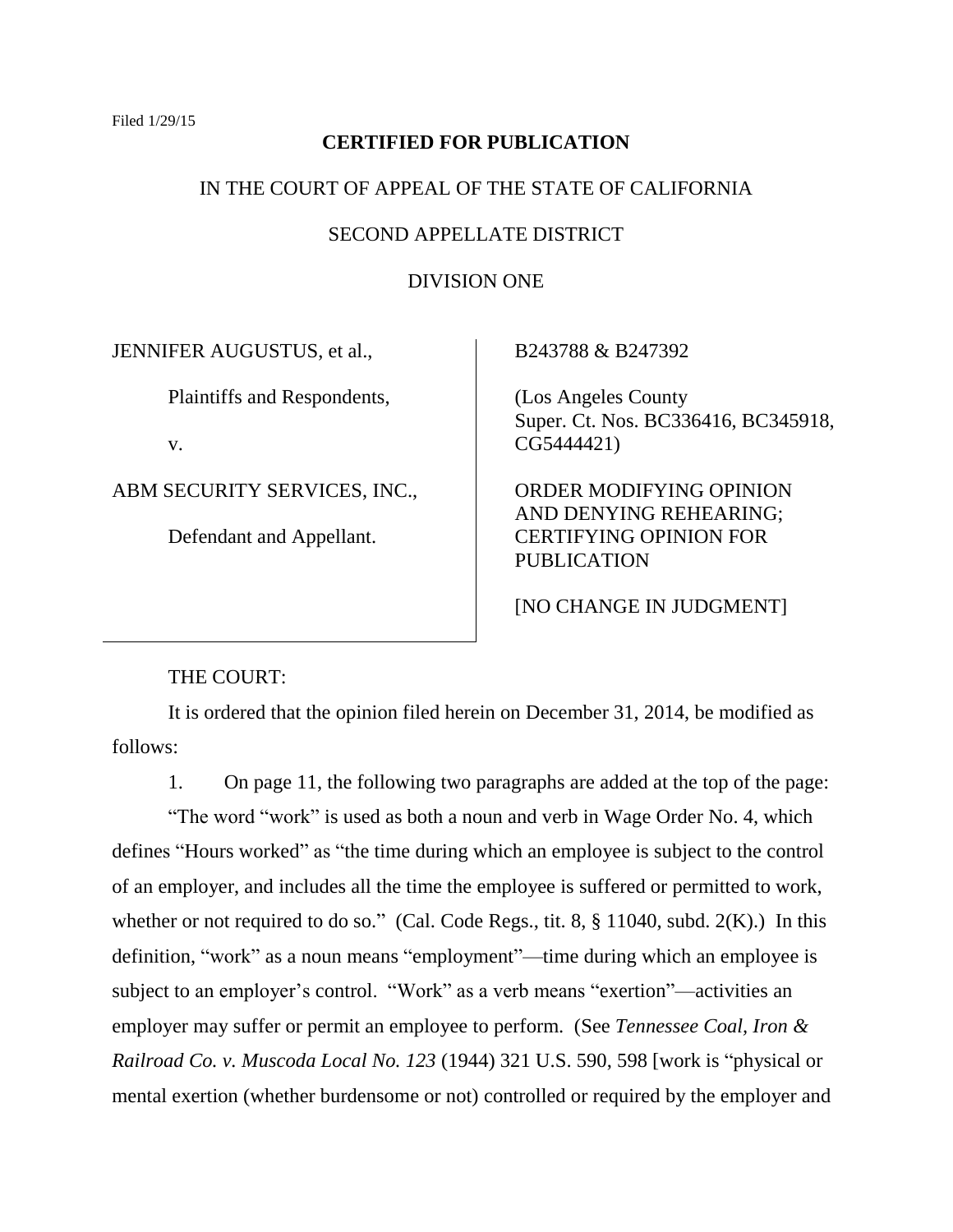pursued necessarily and primarily for the benefit of the employer and his business"].) Section 226.7, which as noted provides that "[a]n employer shall not require an employee to work during a meal or rest or recovery period," uses "work" as an infinitive verb contraposed with "rest." It is evident, therefore, that "work" in that section means exertion on an employer's behalf.

"Not all employees at work actually perform work. "'[A]n employer, if he chooses, may hire a man to do nothing, or to do nothing but wait for something to happen. . . . [I]dleness plays a part in all employments in a stand-by capacity." (*Mendiola v. CPS Security Solutions, Inc*. (2015) 2015 Cal. LEXIS 3, 9-10 (*Mendiola*), quoting *Armour & Co. v. Wantock* (1944) 323 U.S. 126, 133.) Remaining on call is an example. On-call status is a state of being, not an action. But section 226.7 prohibits only the action, not the status. In other words, it prohibits only working during a rest break, not remaining available to work.

2. On page 11 continuing to page 12, the now-second paragraph, which begins with "Because ABM guards," along with the next two paragraphs, are stricken and replaced with the following:

"This conclusion is bolstered by contrasting subdivision 12(A) of Wage Order No. 4, which pertains to rest periods, and subdivision 11(A), pertaining to meal periods. Subdivision 11(A) requires that an employee be "relieved of all duty" during a meal period.<sup>7</sup> Subdivision 12(A) contains no similar requirement. If the IWC had wanted to relieve an employee of all duty during a rest period, including the duty to remain on call,

 $\overline{a}$ 

<sup>&</sup>lt;sup>7</sup> Subdivision 11(A) of Work Order No. 4 provides: "No employer shall employ any person for a work period of more than five (5) hours without a meal period of not less than 30 minutes, except that when a work period of not more than six (6) hours will complete the day's work the meal period may be waived by mutual consent of the employer and the employee. Unless the employee is relieved of all duty during a 30 minute meal period, the meal period shall be considered an 'on duty' meal period and counted as time worked. An 'on duty' meal period shall be permitted only when the nature of the work prevents an employee from being relieved of all duty and when by written agreement between the parties an on-the-job paid meal period is agreed to. The written agreement shall state that the employee may, in writing, revoke the agreement at any time."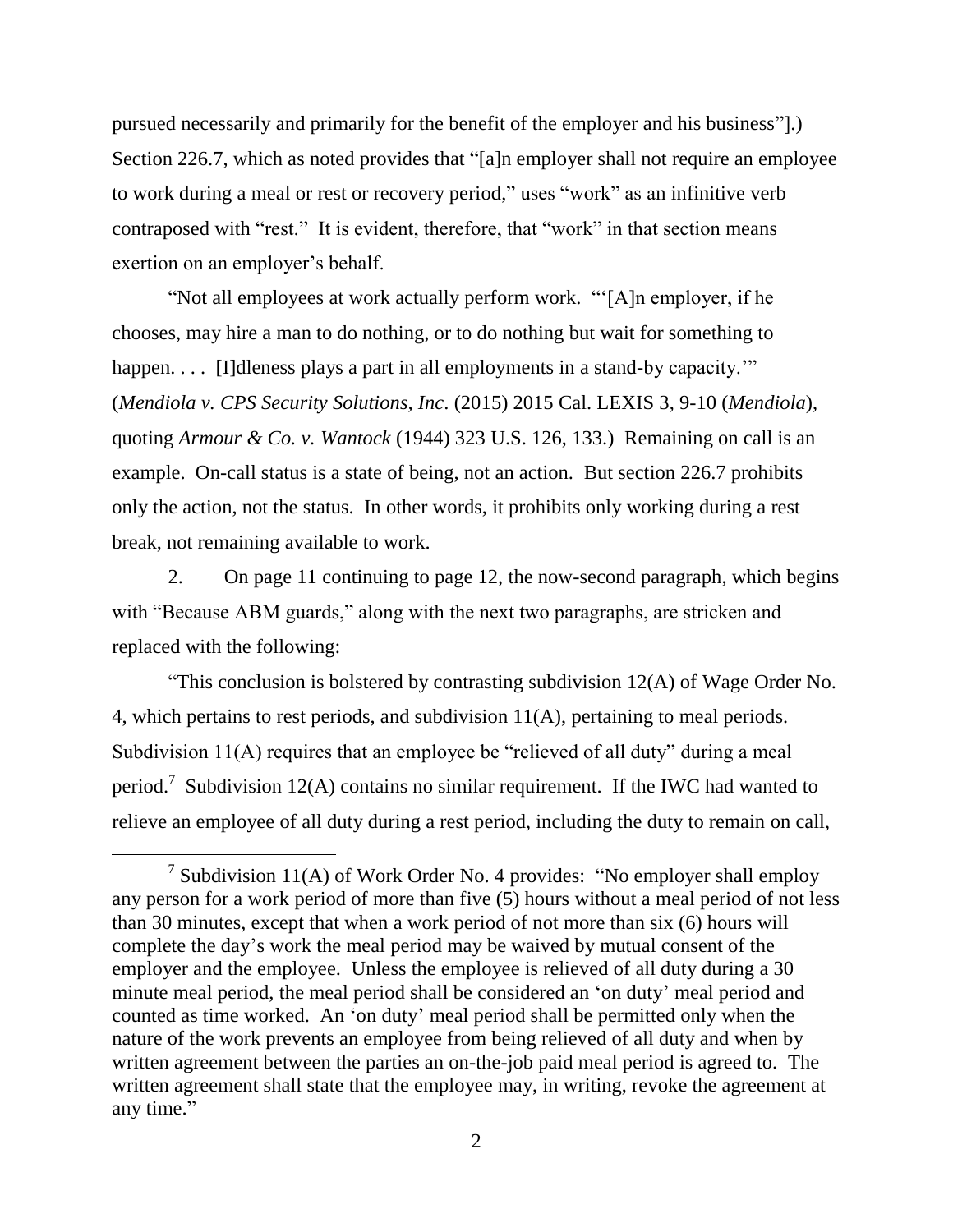it knew how to do so. That it did not indicates no such requirement was intended. On the contrary, the IWC's order that an on-duty meal period must be paid implies an on-duty rest period, which is also paid, is permissible: It would make no sense to permit a 30 minute paid, on duty meal break but not a 10-minute paid rest break.

"Plaintiffs argue a security guard's on-call rest time constitutes work for purposes of section 226.7 because it is indistinguishable from any other part of the guard's workday, as a guard is always on call. The argument is without merit. First, section 226.7 does not require that a rest period be distinguishable from the remainder of the workday, it requires only that an employee not be required "to work" during breaks. Even if an employee did nothing but remain on call all day, being equally idle on a rest break does not constitute working. At any rate, although the idea that a security guard never rests has a certain appeal, according to ABM's Post Orders a security guard who is on call performs few if any of the activities performed by one who is actively on duty. As described briefly above, a guard on duty must observe the guarded campus and perform many tasks, for example, greeting visitors, raising or lowering the campus's flags, or monitoring traffic or parking. No evidence in the record suggests an ABM guard taking a rest break is required to do any of these things. Admittedly, an on-call guard must return to duty if requested, but as discussed above and implicitly acknowledged in *Mendiola*, *supra*, remaining available to work is not the same as performing work."

3. On page 13, the first full sentence, beginning with "The issue was whether  $\dots$ ," is stricken and replaced with the following:

"The issue was whether the scope of the employer's rest break policy could be determined on a classwide basis."

4. On page 16, the third paragraph is stricken and replaced with the following:

"Plaintiffs rely on *Morillion v. Royal Packing Co*. (2000) 22 Cal.4th 575 and *Aguilar v. Association for Retarded Citizens* (1991) 234 Cal.App.3d 21 for the proposition that on-call rest periods are legally invalid. Neither case supports the proposition. In *Morillion*, the Supreme Court held that the time during which employees